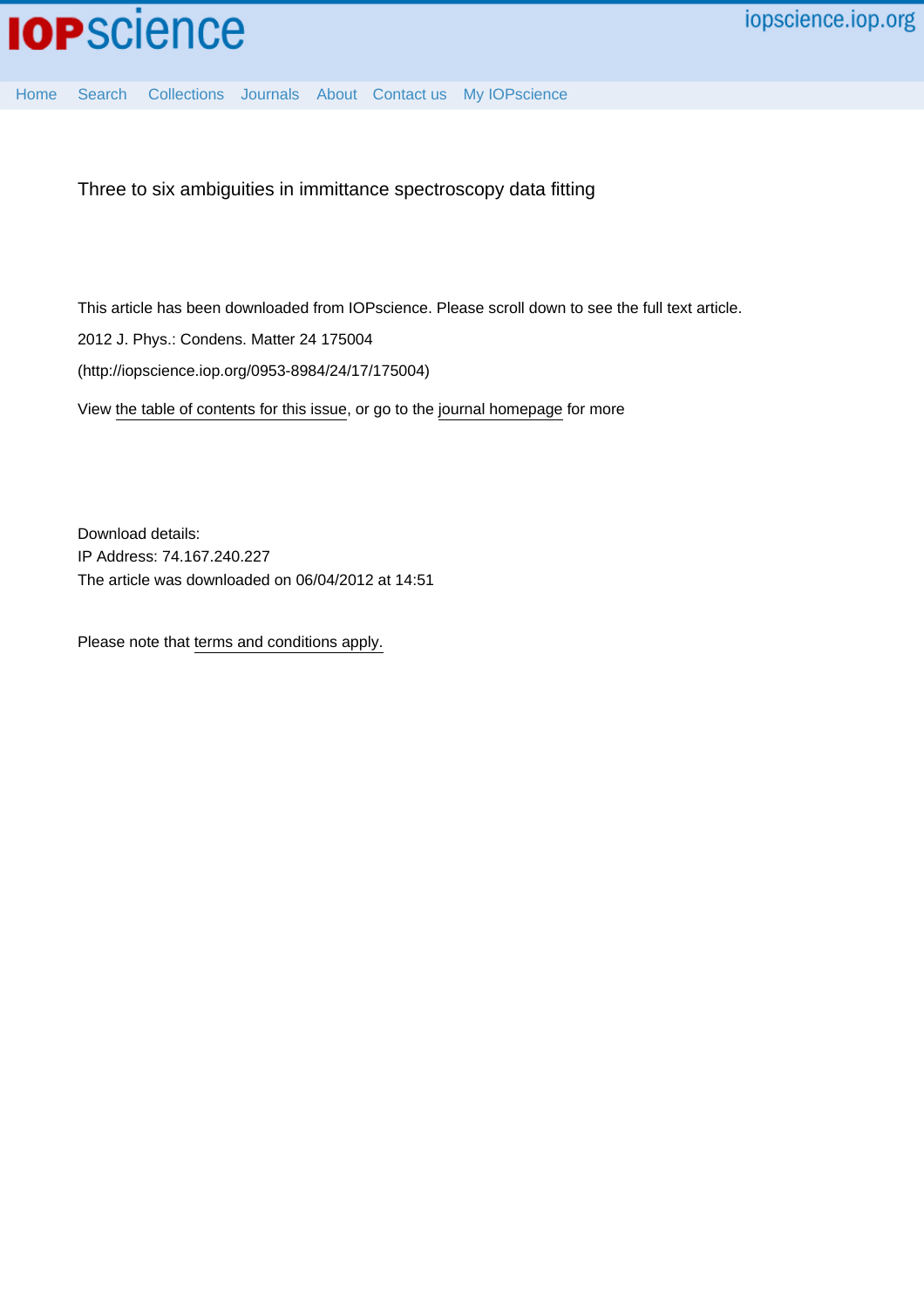J. Phys.: Condens. Matter 24 (2012) 175004 (11pp) [doi:10.1088/0953-8984/24/17/175004](http://dx.doi.org/10.1088/0953-8984/24/17/175004)

# Three to six ambiguities in immittance spectroscopy data fitting

# J Ross Macdonald

Department of Physics and Astronomy, University of North Carolina, Chapel Hill, NC 27599, USA

E-mail: [macd@email.unc.edu](mailto:macd@email.unc.edu)

Received 24 January 2012, in final form 4 March 2012 Published 5 April 2012 Online at [stacks.iop.org/JPhysCM/24/175004](http://stacks.iop.org/JPhysCM/24/175004)

#### Abstract

Several important ambiguities in immittance spectroscopy (IS) model data-fitting results are identified and illustrated by means of complex-nonlinear-least-squares (CNLS) fits of experimental and synthetic frequency response data. A well-known intrinsic ambiguity, following from Maxwell's electromagnetic equations, arises from the indistinguishability in external measurements of conduction and displacement currents. Usual fit models for either dielectric or conductive-system situations, such as the Davidson–Cole one, only involve a strength parameter, a dielectric constant, a characteristic relaxation time, and a fractional exponent and lead to no additional ambiguities. But the situation is different for more powerful and useful general models, such as ordinary or anomalous diffusion Poisson–Nernst–Planck ones: PNP and PNPA, used here, whose historical background, current status, and applicability are described and discussed herein. They apply to two different kinds of experimental IS situations and involve several additional, potentially free fit parameters, such as the mobilities of positive and negative charge carriers, and generation–recombination parameters that determine the partial or complete dissociation of a neutral entity of concentration  $N_0$  into positive and negative charge carriers of equal concentration, *c*0. Then, several additional ambiguities appear that may require information about the material system involved for their adequate resolution.

(Some figures may appear in colour only in the online journal)

# 1. Introduction

A primary problem in analyzing immittance spectroscopy (IS) data (or any data) is identifying a physically significant fitting model. Although it is frequently possible to show that a composite model including many free parameters, such as one, two, or even more Havriliak–Negami models (see [\[1\]](#page-11-0) and section [2](#page-2-0) herein) in series, parallel, or series–parallel, can lead to good or excellent frequency- and temporal-domain fits of experimental data, such empirical models are worthwhile only to represent data, not to allow identification and interpretation of the physico-chemical parameters and processes involved. In an ideal, non-chaotic world one might expect that it would be possible, given a set of good IS data, to find an unambiguous, meaningful model that best fitted the data with a minimum of free, physically significant parameters. But the real world is nearly infinitely various and perhaps no part of it can be fully represented by an ideal model, even

though such models are essential to add to our understanding. Although Feynman rightly said 'Experiment is the sole judge of scientific truth', one should also consider Bohr's statement, 'Science is not a means of obtaining absolute truth. The real test of a scientific theory is not whether it is 'true' but whether it works'. Here we consider models that work.

Nevertheless, it should not be surprising that significant ambiguities may arise from data fitting in the IS domain. Here we describe some ambiguities in model selection and parameter interpretation even for physically realistic models. The results are interesting in themselves but, more importantly, they are valuable in suggesting what additional experimental information might be needed to allow resolution of the ambiguities by choosing the physically most appropriate of two virtually identical fits of the same data set: ones involving either two different fitting models or one model with two types of fit involving some different free parameter estimates.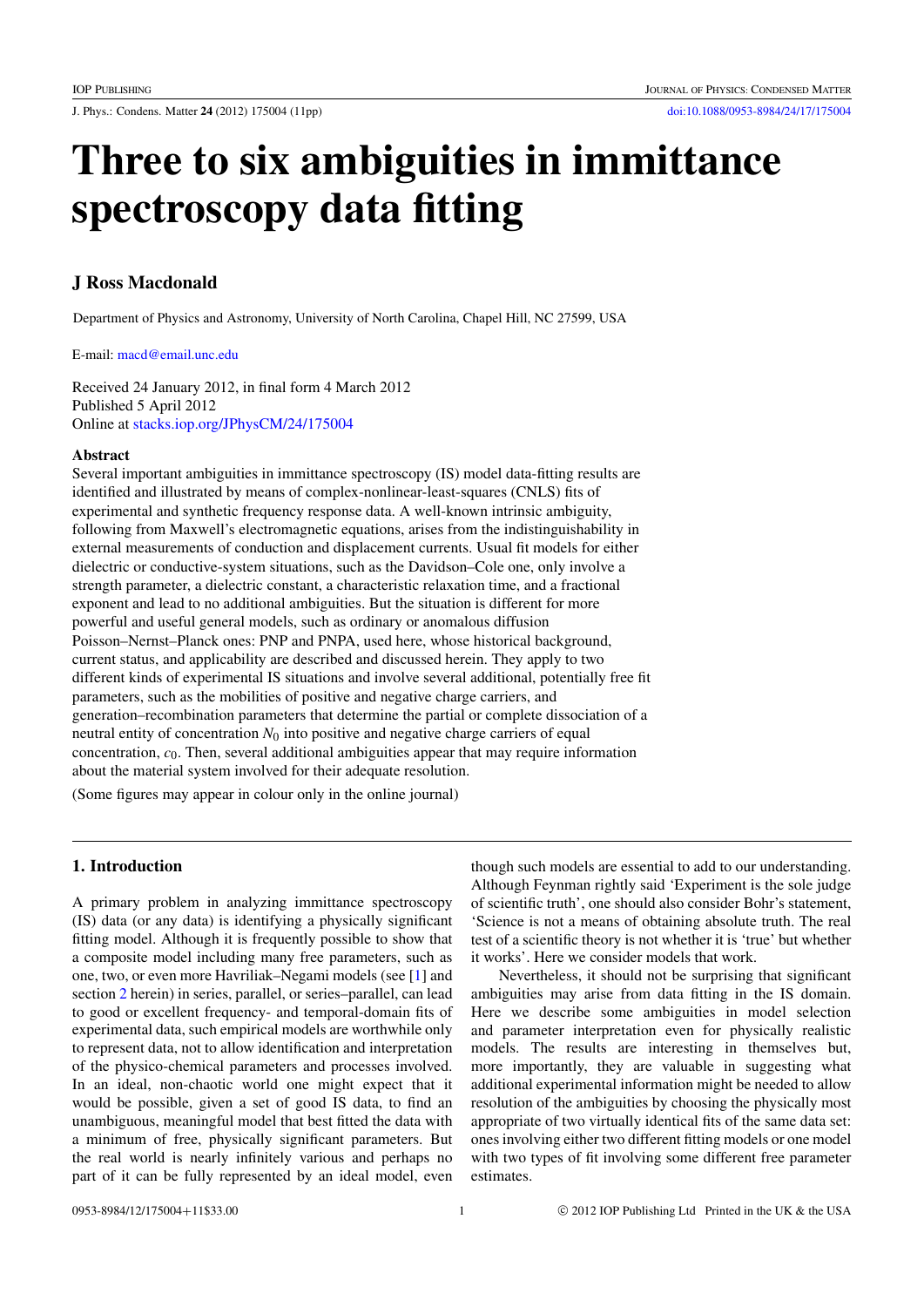An endemic ambiguity, potentially present for all IS models, is inherent in the impossibility of characterizing externally measured currents as being of either displacement or conduction type. This ambiguity, designated #1 here, was perhaps first illustrated and discussed in detail in the context of IS data fitting in 1999 [\[2\]](#page-11-1). It follows that even for completely blocking electrodes a conduction model (one involving mobile charges) in parallel with a dielectric constant can, in principle, lead to exactly the same response as a dielectric model (involving only dipoles and possibly higher multipoles) in parallel with a non-zero resistivity if required. In practice, however, one should not expect to find both a specific conductive model and a specific dielectric one that lead to exact agreement but, as demonstrated in  $[3]$ <sup>[1](#page-2-1)</sup> and herein, the agreement may be excellent and close enough to that arising only from the presence of small random errors in the data so that the ambiguity is confirmed for all practical purposes. Clearly, resolution of ambiguity #1, when possible, requires knowledge of additional information about the material involved and the experimental situation.

The remaining ambiguities discussed herein are only present, and not necessarily directly apparent, for conductivesystem response models that can lead to estimates of more relevant parameter values than the ones generally used previously for the analysis of impedance spectroscopy data (e.g.,  $[1, 4-22]^2$  $[1, 4-22]^2$  $[1, 4-22]^2$  $[1, 4-22]^2$  $[1, 4-22]^2$ <sup>[3](#page-2-3)</sup>, roughly ordered by type of model). Most ones, such as the empirical Havriliak–Negami one, used for either dielectric or conductive data, involve a strength parameter, a characteristic relaxation time, and possibly one or two fractional power-law exponents. For conductive systems, the strength parameter is a usually a dc resistivity. It has even been mentioned that the results of ac measurements for disordered solids show so much universality that some workers have discontinued work in the field [\[17,](#page-11-5) p 877]. It is clear that one sees less detail with the naked eye than with a microscope, suggesting that there might be room in the field of conductive-system analysis for more powerful models than those previously used to reach such a conclusion.

The only IS analysis model known to the present author that allows the direct estimation of appreciably more relevant parameters than the standard approaches is the Poisson–Nernst–Planck (PNP) diffusion one  $[23-36]^{4,5,6}$  $[23-36]^{4,5,6}$  $[23-36]^{4,5,6}$  $[23-36]^{4,5,6}$  $[23-36]^{4,5,6}$  $[23-36]^{4,5,6}$  $[23-36]^{4,5,6}$  $[23-36]^{4,5,6}$ . Although it has been theoretically developed since 1953, primarily by the present author and co-authors, it has only been used with complex-nonlinear-least-squares (CNLS)

<span id="page-2-1"></span><sup>1</sup> The incorrect Eq.  $(A-12)$  in this work is corrected in [\[35\]](#page-11-8).

<span id="page-2-3"></span><sup>3</sup> The data here were incorrectly treated as specific in character.

<span id="page-2-4"></span><sup>4</sup> See also pp.  $4-9$ ,  $4-10$ ,  $4-26$ , and  $5-15$  through  $5-19$  of the LEVMW manual for discussion of PNP/PNPA models available in the LEVMW fitting program cited in [\[31\]](#page-11-9).

fitting for the analysis of experimental data since 2010, and thus references to earlier background papers on it are relevant. Those by Macdonald may all be accessed and downloaded from the website [http://jrossmacdonald.com,](http://jrossmacdonald.com) available since 2008. Their numbers in the serial list there of Macdonald publications, complete with titles, are appended to the papers cited in the present reference section for easy identification and access. The powerful LEVM CNLS immittance spectroscopy fitting computer program [\[30\]](#page-11-10) used herein has been freely available since 1990 and has long included many types of fit model, including PNP and PNPA ones.

These models, described in detail in section [2,](#page-2-0) are of onedimensional, mean-field, approximate, conductive-system continuum character, involving ordinary (PNP) or anomalous (PNPA) diffusion. They may involve fully blocking electrodes or partial-blocking Chang–Jaffe behavior [\[23\]](#page-11-6), and/or specific adsorption [\[28\]](#page-11-11) electrode boundary conditions for ionic or electronic mobile charges. They thus stand in contrast to hopping and trapping percolation discrete-process approaches such as many of those cited in  $[4–22]$  $[4–22]$ . All PNP models satisfy Poisson's equation exactly everywhere between their plane–parallel electrodes, ones here taken identical at both boundaries of the charge-carrying material. Because the PNP work published in the period of 1953–78 was little known, several papers were published thereafter that independently duplicated some of it, but they are not cited here unless relevant.

In section [2,](#page-2-0) dielectric and conductive-system fitting models and two disparate data sets, used to demonstrate ambiguities, are defined and discussed. Section [3](#page-5-0) illustrates the Maxwell ambiguity for both these data sets. Section [4](#page-7-0) discusses the remaining ambiguities potentially present for conducting-system models such as the PNPA, and section [5](#page-8-0) summarizes conclusions. It should be emphasized that the ambiguities considered here are not in the materials and their data sets but are intrinsic restrictions imposed by our limited models of what particular experimental measurements can tell us about the underlying reality of the material situations.

#### <span id="page-2-0"></span>2. Models, parameters, and data sets used here

#### <span id="page-2-8"></span>*2.1. The Havriliak–Negami model and its simplifications*

Given a characteristic model relaxation time,  $\tau_0$ , define the general dimensionless frequency variables  $\Omega \equiv \omega \tau_0$ ;  $S \equiv i\Omega$ ; and  $U \equiv S^{\psi_k}$ , with  $0 < \psi_k \le 1$ , as used previously in [\[34,](#page-11-12) [35\]](#page-11-8). Then, a general expression for the complex Havriliak–Negami (HN) fitting function may be written as [\[3\]](#page-11-2)

<span id="page-2-7"></span>
$$
I_k(\omega) \equiv \frac{V_k(\omega) - V_k(\infty)}{V_k(0) - V_k(\infty)} \equiv 1/[1 + U]^{\gamma_k},
$$
 (1)

with  $\gamma_k$  usually expected to be no larger than unity. Here  $I_k$  is a normalized immittance function that may be defined at the dielectric level for  $k = D$  with  $V_D(\omega) \equiv \varepsilon(\omega)$ , and for  $k = C$  at the impedance level with  $V_C(\omega) \equiv Z(\omega)$ . Then  $\Delta \varepsilon \equiv \varepsilon(0) - \varepsilon(\infty)$  is the dielectric strength, and  $\varepsilon(\infty)$  will be written hereafter as  $\varepsilon_{\infty}$  and is the high-frequency-limiting

<span id="page-2-2"></span> $2$  Add } at right side of equation (9).

<span id="page-2-5"></span><sup>5</sup> The newest WINDOWS version, LEVMW, of the comprehensive LEVM fitting and inversion program may be downloaded at no cost by accessing [http://jrossmacdonald.com.](http://jrossmacdonald.com) It includes an extensive manual and executable and full source code. More information about LEVM is provided at this internet address.

<span id="page-2-6"></span><sup>&</sup>lt;sup>6</sup> Below equation A-1, in  $\gamma_j$  replace  $\theta_j^2$  by  $\theta_j$ , and on p 2279 in  $t_1$  replace  $\psi$ by  $\psi^{1/2}$ .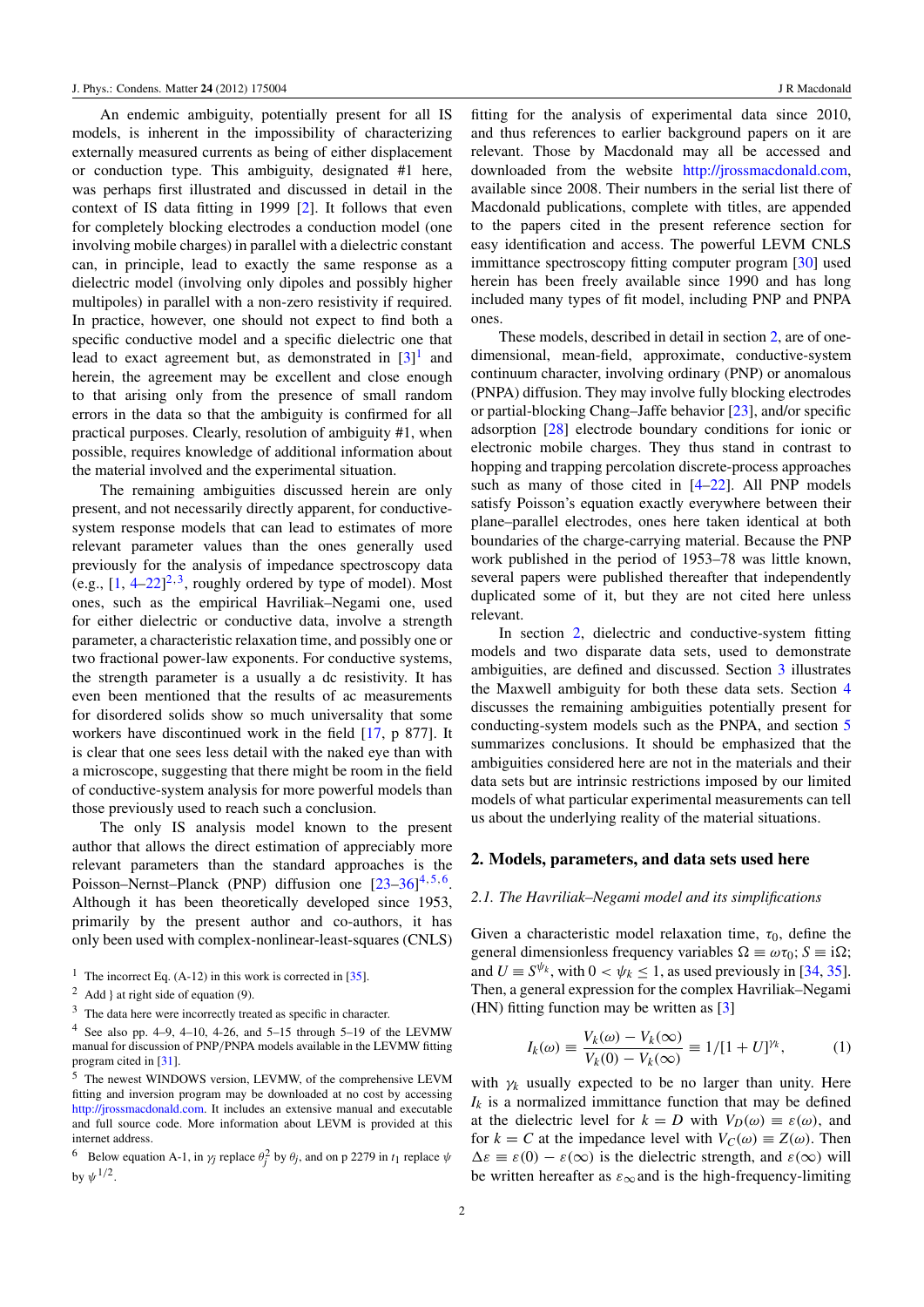dielectric constant of the bulk material between electrodes. For  $k = C$  we shall take  $Z'(0) \equiv R_{\text{dc}}$ , the dc resistance, or  $R_0$  when the data do not extend to a sufficiently low frequency that  $R_{\text{dc}}$  may be reliably estimated, and  $Z'(\infty) \equiv R_{\infty}$ , with  $R_{\infty}$  often zero. We shall generally consider specific data here, so the normalized quantity  $I_C(\omega)$  may then be taken as a normalized impedance, complex resistivity, or other specific immittance [\[3,](#page-11-2) see section A.1]. Then, one may define  $\rho(\omega) \equiv \rho'(\omega) + i \rho''(\omega)$ ; conductivity level:  $\sigma(\omega) \equiv 1/\rho(\omega) \equiv$  $\sigma'(\omega) + i\sigma''(\omega)$ , and complex dielectric constant level:  $\varepsilon(\omega) \equiv$  $\sigma(\omega)/(\mathrm{i}\omega \varepsilon \mathrm{v}) = \varepsilon'(\omega) - \mathrm{i}\varepsilon''(\omega)$ , where  $\varepsilon \mathrm{v}$  is the permittivity of vacuum.

When  $\psi_k = \gamma_k = 1$ , the HN response function reduces to Debye relaxation at the dielectric level: the DebD model (involving a resistor and capacitor in parallel), and at the conductive-system impedance level, DebC (involving a resistor and capacitor in series). The resulting relaxation times will be termed  $\tau_{\text{DD}}$  and  $\tau_{\text{DC}}$ , respectively, and replace the general  $\tau_0$  quantity used to define the dimensionless frequency-dependent quantities introduced at the beginning of this section and implicit in equation [\(1\)](#page-2-7). Alternatively, when only  $\gamma_k = 1$  the HN reduces to Cole–Cole response, CCD [\[22\]](#page-11-4) and CCC [\[14\]](#page-11-13), and when  $\psi_k = 1$ , Davidson–Cole behavior, designated as DCD [\[4\]](#page-11-3) or DCC [\[4,](#page-11-3) [7,](#page-11-14) [16\]](#page-11-15). Note that of the conductive-system HN possibilities, only the DCC Davidson–Cole model for complete blocking involves the physically correct limiting log–log power-law slope of two for  $\sigma'(\omega)$  as  $\omega \to 0$ , as does, of course, its DebC Debye limit. Further, the CCC, sometimes designated the ZC or ZARC, has been shown to be a poor fitting model, and its frequently used real part is even less appropriate [\[14\]](#page-11-13).

#### *2.2. PNP/PNPA background and response possibilities*

References [\[3,](#page-11-2) [23](#page-11-6)[–36\]](#page-11-7) are selected continuum ones involving the diffusion of charges. Although the works of Poisson, Nernst, and Planck all greatly predated PNP analysis, it was not until 1953 [\[24\]](#page-11-16) that it was required that Poisson's equation apply exactly throughout a material with diffusing mobile charge. That PNP analysis was extended in [\[25](#page-11-17)[–29\]](#page-11-18) and resulted in a very general PNP model [\[28\]](#page-11-11) that included Chang–Jaffe boundary conditions and parameters [\[23\]](#page-11-6), essentially equivalent to Butler–Volmer ones for small-signal IS situations, and also possible specific adsorption at the electrodes. In addition, it involved generation–recombination (G–R) effects in which a neutral entity of concentration  $N_0$ partially or fully dissociates into one species of possibly mobile negative charge,  $n_0$ , and one of possibly mobile positive charge,  $p_0$ , with equal concentrations,  $c_0$ . Although we shall take their valence numbers,  $z_n$  and  $z_p$ , of unity magnitude here (so  $\Pi_z \equiv z_n/z_p = 1$ ), they may have different mobilities with mobility ratio  $\Pi_m \equiv \mu_n/\mu_p$ , and even different electrode boundary-condition behaviors.

More history of the development of the PNP and PNPA models is included in [\[35\]](#page-11-8), but it is worth mentioning that in [\[29\]](#page-11-18) the PNP model of [\[28\]](#page-11-11) and some of its limitations are further discussed; further in [\[31\]](#page-11-9) its predictions for many choices of input variables are illustrated by complex-plane normalized dielectric constant plots; and in [\[32\]](#page-11-19) the responses of supported and unsupported electroneutral and exact PNP models are compared. Reference [\[3\]](#page-11-2) explores PNPA anomalous diffusion effects and those depending on G–R parameters, particularly for situations where charges of only one sign are mobile, the one-mobile case, or that where both are equally mobile, the two-mobile  $\Pi_m = 1$  case. Reference [\[34\]](#page-11-12) established and verified a simple way to generalize PNP models to PNPA ones and demonstrated further PNPA behavior for three immittance levels. Although the results of [\[3\]](#page-11-2) and [\[34\]](#page-11-12) are restricted to completely blocking electrodes, those of [\[35\]](#page-11-8) compare response equations for several different types of electrode boundary condition, emphasizing partially blocking Chang–Jaffe ones with variable electrode reaction rates. Finally, [\[36\]](#page-11-7) derived and discussed some more complicated PNPA anomalous diffusion and possible memory effects.

# *2.3. Summary of PNP/PNPA previous data fittings and two important disparate situations*

CNLS fits of data sets for a hydrogel were carried out in [\[3\]](#page-11-2), while those for the hydrogel, a polymer, and single-crystal  $CaCu<sub>3</sub>Ti<sub>4</sub>O<sub>12</sub>$  (CCTO) are compared in [\[34\]](#page-11-12). All these data sets were found to be best fitted with the charge of a single sign mobile, and they all led to very small dissociation. In [\[35\]](#page-11-8) it was demonstrated using CCTO data that when the value of the electrode separation, *L*, was available, fitting led to an estimate of  $N_0$  for the basic material in close agreement with that directly calculated from the structure of the material itself. Here the value of  $N_0$  was many orders of magnitude greater than that of  $c_0$ , the estimated mobile charge concentration, a result possibly characteristic of the presence of small nonstoichiometry of the material. Such a response will be designated type A. But another situation where similar small concentrations of mobile charge are present is that where impurity ions or free itinerant electronic charges appear in a solid or liquid material of otherwise purely dielectric character, type B. An example is a water solution with a small amount of NaCl in it. Also for solids, type-B one-mobile behavior with possibly full dissociation of the source of the mobile charges may appear.

The ability of PNP/PNPA data fits to provide direct estimates of  $N_0$  and  $c_0$  is an important strength of these models, one not shared by most others. Often, indirect estimates of  $N_0$  have required estimates of a hopping distance, the Haven ratio, and a hopping rate, and have assumed full dissociation. Such calculations usually involve so many uncertainties in their parameter estimates that the results are likely to be poor.

Data sets exemplifying both type-A and type-B responses are used in the following illustrations of ambiguities: type-A 140 K CCTO data [\[37\]](#page-11-20), and type-B data for the highly viscous liquid *n*-octylcyanobiphenol in its smectic phase (designated as 8CB) at 301.6 K, kindly provided by Dr Jolanta Swiergiel ´ and Professor Jan Jadżyn [[38\]](#page-11-21). Finally, a fit of deionized water data using a fractional diffusion equation of distributed order [\[36\]](#page-11-7) led to good agreement between that type of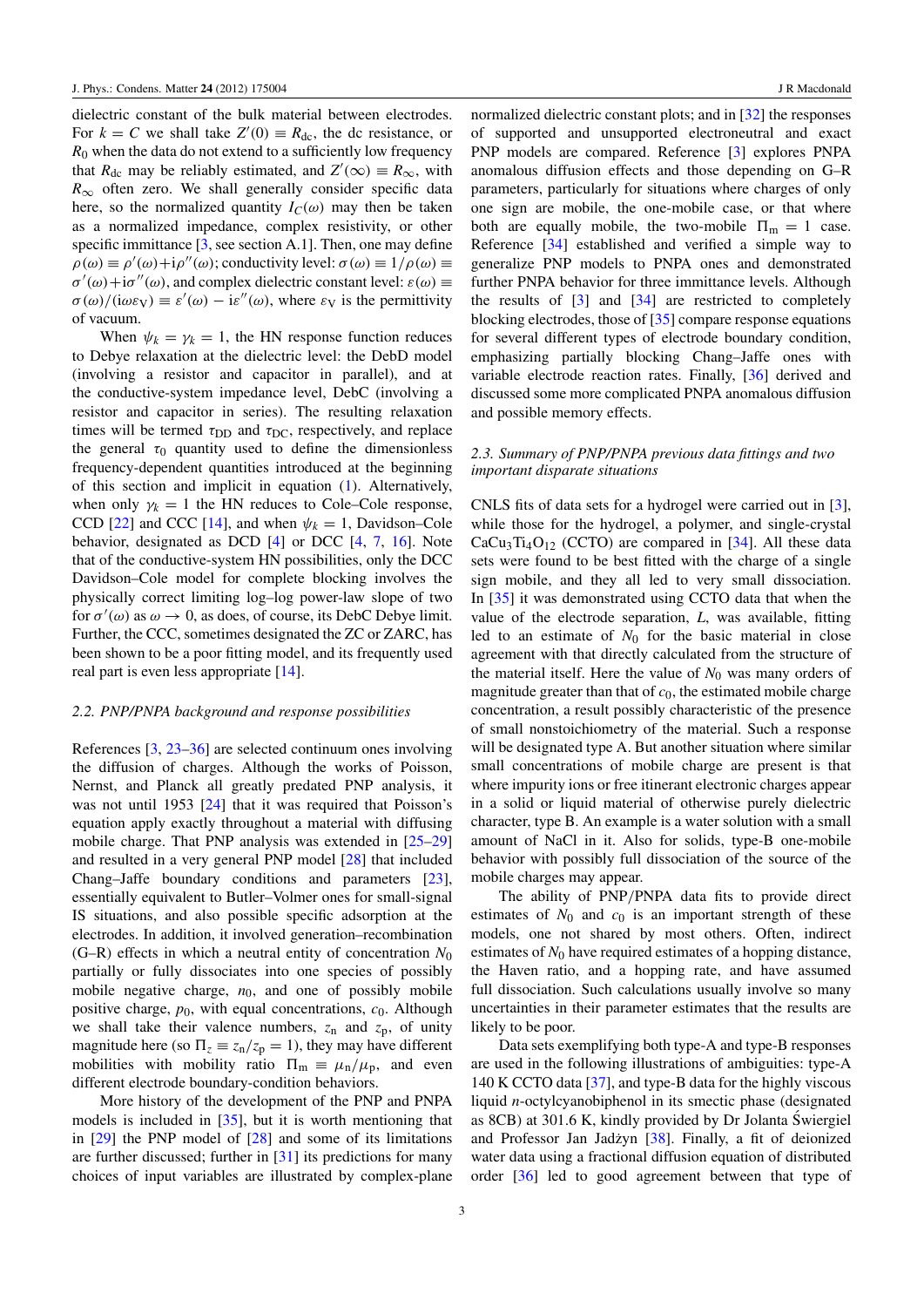PNPA model and the data [\[39\]](#page-11-22). This work also contains an extensive listing of much previous work on diffusion processes, including their [\[22\]](#page-11-4) citation of 1985 work, probably the first generalization of the Warburg diffusion expression to include an anomalous diffusion fractional exponent of value different from 0.5, as also later mentioned in [\[34\]](#page-11-12).

A valuable illustration of the use of PNP analysis to estimate ion mobilities in a polymer appeared in 2006 [\[31\]](#page-11-9) and employed an approximation of the response of the 1953 model of [\[24\]](#page-11-16). Since the authors of this work were unaware of the availability of the LEVM complex-nonlinear-least-squares IS fitting model [\[30\]](#page-11-10) incorporating the full PNP model of [\[28\]](#page-11-11), they were unable to estimate the mobilities of both charge types and assumed dominant cation mobility, the one-mobile case  $[3, 34, 35]$  $[3, 34, 35]$  $[3, 34, 35]$  $[3, 34, 35]$  $[3, 34, 35]$ . Although they were also unable to obtain G–R parameter estimates, they extrapolated to infinite temperature the results of an Arrhenius fit of their estimated cation concentrations to obtain an estimate of the total fully dissociated concentration, essentially the present *N*<sup>0</sup> quantity, and determined that at their measurement temperatures (0–120 $\degree$ C) the dissociation was very small. A good summary of other methods of estimating mobility values appears in this paper and some of these methods are described and used in [\[40\]](#page-11-23), although most alternative approaches do not allow the estimation of the mobilities of charges of both signs from a single set of experimental data, as does the PNP model.

#### *2.4. Limitation of the frequency domain of the one-mobile PNP response*

As stated in [\[18\]](#page-11-24), ergodicity requires that at infinite time (and zero frequency) ions of both signs be mobile (since no potential wells are infinitely deep), but the usual one-mobile definition is experimentally appropriate. In view of practical limitations on the length of experiments and the stability of an experimental material, the one-mobile case is usually well approximated by the mobility-ratio choice of  $\Pi_{\rm m} \geq 10^{15}$ , but we shall actually use equivalent values of  $10^{38}$  and  $10^{40}$ to provide discrimination between, and selection of, the two one-mobile models with different free parameters available in the LEVM PNP computer fitting program. A CNLS fit of exact PNP type-A model impedance data with  $\Pi_m = 10^{38}$ and a minimum frequency of 0.001 Hz led to a perfect fit quality factor of  $S_F \simeq 10^{-13}$ , where  $S_F$  is the relative standard deviation of the fit residuals. Typical values for excellent fits of experimental data are of the order of 0.01. The other parameters of the model and its important immittance responses are presented in section [3,](#page-5-0) but here it is useful to explore the effects of fits of the exact  $\Pi_m = 10^{38}$  data set with smaller values of this ratio. For simplicity, define the ordinary logarithm of the mobility ratio as KDL [\[3\]](#page-11-2). Then for KDL values of 30, 20, 15, and 12, the resulting fit values of  $S_F$  are about  $10^{-11}$ ,  $5 \times 10^{-8}$ ,  $5 \times 10^{-3}$ , and 0.56, respectively.

These values depend, however, on the extent of the low-frequency part of the data, and when the minimum frequency of the data set is decreased to  $10^{-5}$  Hz, for KDL = 30, 20, and 15 they change to about  $10^{-10}$ ,  $10^{-5}$ , and 0.42. It is thus clear that the one-mobile approximation becomes

poor when the value of KDL is within about nine or ten decades of the minimum frequency of the data. Interestingly, for  $v_{\text{min}} = 0.001$  Hz, CNLS fitting of exact KDL = 12 data at the conductivity level with a fixed value of 38 led to an  $S_F$ value of 0.18, with individual real- and imaginary-part values of 0.26 and 0.012. Fitting of these parts separately led to the same value for the real part but to a value of about  $10^{-7}$  for the imaginary part, showing that the deviation was entirely in the real part of the fit, as further confirmed in section [3.](#page-5-0)

#### *2.5. PNP/PNPA-model expressions and relevant parameters*

The Debye length,  $L<sub>D</sub>$ , is an important element of these conductive-system models. Its general expression is  $L_D$  =  $L_{D2} \equiv [\varepsilon_{\infty} \varepsilon_{\rm V} k_{\rm B} T/e^2 (z_{\rm n}^2 n_0 + z_{\rm p}^2 p_0)]^{1/2}$  [\[3,](#page-11-2) [28\]](#page-11-11), which may be rewritten here for the uni-univalent situation, where the concentrations  $n_0$  and  $p_0$  are equal to  $c_0$ , as  $L_{\text{D}j}$  $[\varepsilon_{\infty} \varepsilon_{\rm V} k_{\rm B}T / j e^2 c_0]^{1/2}$  with  $j = 1$  or 2. In these expressions  $e$  is the proton charge;  $k_B$  is Boltzmann's constant;  $T$  is the absolute temperature; and  $j = 2$  when both charges are mobile in the experimental frequency range, while  $j =$ 1 when only negative charges are mobile in that range, often the situation for solid materials but not necessarily for liquids. A dimensionless quantity important for IS models and measurements is  $M_i \equiv L/2L_{\text{Di}}$  [\[24,](#page-11-16) [27,](#page-11-25) [28\]](#page-11-11), where *L* is the separation between the plane-parallel electrodes of the measurement cell. For either value of  $j$ ,  $M_j$  is equal to  $\varepsilon_0/\varepsilon_\infty$ , where  $\varepsilon_0$  is the low-frequency-limiting value of the dielectric constant when it exists or when it may be estimated from a good fit of a plausible model [\[3,](#page-11-2) [34,](#page-11-12) [35\]](#page-11-8), and the dielectric strength associated with conductive-system dispersion is defined as  $\Delta \varepsilon \equiv \varepsilon_0 - \varepsilon_{\infty}$ .

The equation for the PNP impedance,  $Z(\omega)$  (or complex resistivity,  $\rho(\omega)$ , may be expressed as a combination of a diffusional interface expression,  $Z_i(\omega)$ , in series with a bulk low-frequency-limiting resistance,  $R_0 \equiv 1/G_{\infty}$ , and that combination in parallel with the high-frequency-limiting bulk capacitance,  $C_{\infty}$ , as in figure 2(b) of [\[28\]](#page-11-11). At sufficiently high frequencies the response reduces to that of  $R_0$  and  $C_\infty$  in parallel, and their product is just the Debye relaxation time  $\tau_{\text{DD}}$ , designated  $\tau_{\text{D}}$  in [\[3,](#page-11-2) [34\]](#page-11-12). In the past, the *Z'*(0) = *R*<sub>0</sub> plateau value of PNP response for fully blocking electrodes was usually termed  $R_{\infty}$ , but this designation is misleading because the model leads to  $Z'(\omega) \to 0$  as  $\omega \to \infty$ . Here the designation  $R_{\infty}$  is reserved for a possibly present series resistance not an intrinsic part of the model. Further,  $R_0$  is only the dc resistance in the limit of zero blocking: so-called transparent electrodes [\[35\]](#page-11-8).

All PNP models involving ordinary diffusion may be readily generalized to incorporate anomalous diffusion in their interface responses by the introduction of a new fractional-exponent Warburg-type parameter,  $\psi(0 < \psi \leq$ 1) [\[34\]](#page-11-12). They are then designated as PNPA ones when  $\psi$  < 1. The parameter  $\psi$  then induces power-law behavior in the low-frequency immittance interface response regions. Now, on introducing the additional dimensionless variables  $P \equiv$  $p^2 \equiv 1 + U \equiv 1 + (i\omega \tau_{DD})^{\psi}$  in addition to those defined in section [2.1,](#page-2-8) we may define the important fractional-exponent,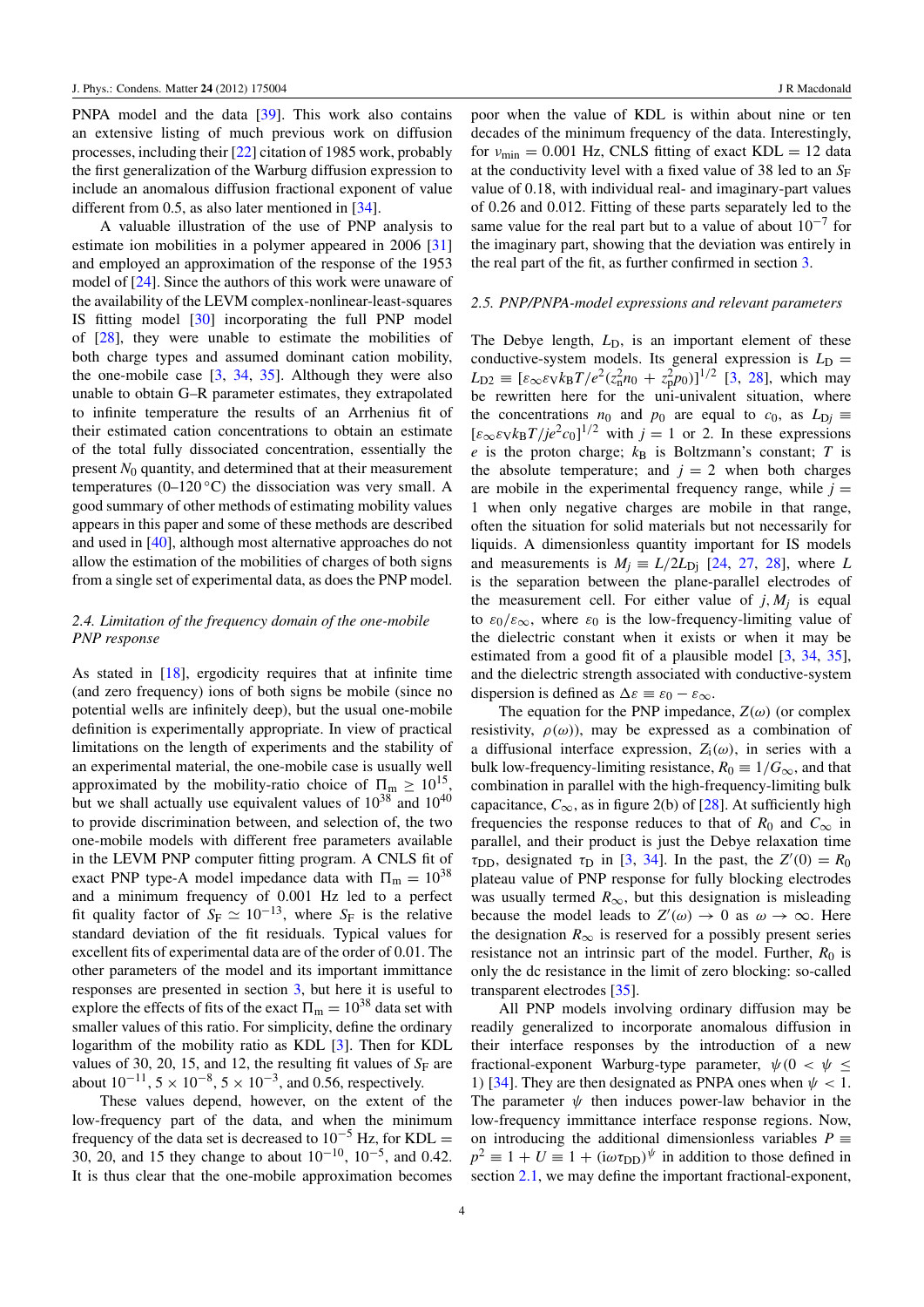diffusion-related dimensionless quantity  $Q \equiv \tanh(q)/q$ , with  $q \equiv pM_j$ . Since  $p \equiv [1 + U]^{0.5} \equiv [1 + S^{\psi}]^{0.5}$ , we see that for  $\psi = 1$ , the ordinary diffusion case,  $Q = Q_1$  $\tanh[M_j(1+\mathrm{i}\omega\tau_\mathrm{DD})^{0.5}]/[M_j(1+\mathrm{i}\omega\tau_\mathrm{DD})^{0.5}]$  reduces to a form of ordinary Warburg diffusion when  $\omega\tau_{\text{DD}} \gg 1$ . For  $\omega \to 0$ ,  $Q \rightarrow \tanh[M_i]/[M_i]$ , closely equal to  $1/M_i$  for  $M_i \geq 5$ .

Transformation from raw impedance data represented by  $Z(\omega)$  to specific data at the same immittance level involves just  $\rho(\omega) \equiv 1/\sigma(\omega) \equiv CC \times Z(\omega)$ , where the cell constant  $CC \equiv A/L$  and *A* is the area of an electrode, often taken as of unit area in much of the earlier theoretical PNP work. The expressions for  $\sigma_{\infty}$  and  $\varepsilon_{\infty}$  in the present PNP case are  $ec_0\mu_n(1 + \Pi_m^{-1})$  and  $[\sigma''(\omega)/(\varepsilon_V\omega)]_{\omega\to\infty}$ , respectively. Further, the general  $\tau_0$  of the dimensionless frequency variable  $\Omega$  and the others defined at the beginning of section [2.1](#page-2-8) involve the PNP  $\tau_{DD}$  characteristic relaxation time.

As shown in [\[3,](#page-11-2) figure 4], the generation–recombination (G–R) process, involving dissociation of a neutral entity,  $N_0$ , into possibly mobile positive and negative charges of equal concentrations, *c*0, can lead to a relatively narrow range of dissociations that produces low-frequency plateaus in  $Z'(\omega)$ appearing at lower frequencies than the usual PNP one of height  $R_0$ . This interesting effect has, however, not been apparent in any of the experimental data sets so far fitted with the PNP approach. Instead, such data, including those considered herein, are found to be best fitted by the charge of only a single sign mobile and either small or full dissociation. The degree of dissociation,  $D_D \equiv c_0/N_0$ , is determined by a quadratic equation [\[3,](#page-11-2) equation 1] which involves the ratio of a generation parameter and a recombination one,  $k_{\text{gr}}$ , of dimension cm<sup>-3</sup> in cgs units, used herein. For  $D_D \ll 1$ , the quadratic reduces to  $c_0 \cong [k_{\text{gr}}N_0]^{0.5}$ , applying for  $k_{\text{gr}} \ll N_0$ . Although the usual PNPA model with Chang–Jaffe electrode boundary conditions has been identified as CJPNPA in [\[35\]](#page-11-8), we shall just use the designation PNPA here to include the possibility of partial blocking and omit consideration of specific adsorption [\[28\]](#page-11-11). As shown in that reference, the two possibly non-zero dimensionless CJ electrode reaction rates for positive and negative charges are defined as  $\rho_j$ , and are not resistivities. They are related to the actual reaction rates by  $k_j = (2/L)D_j \rho_j$ , of dimension cm s<sup>-1</sup>, and the charge mobilities, of dimension cm<sup>2</sup> V<sup>-1</sup> s<sup>-1</sup>, are related as usual to diffusion coefficients by  $\mu_j = (e/k_B T)D_j$ .

In uni-univalent PNPA fits, the following parameters are usually taken fixed with known values: *A*, *L*, and *T*. Possibly free parameters may include  $N_0$ ,  $k_{\text{gr}}$ ,  $\rho_j$  (the normalized electrode reaction-rate parameters),  $\Pi_{m}$ ,  $\mu_{i}$  or  $\rho_{0}$ ,  $\varepsilon_{\infty}$ , and  $\psi$ . Other parameter values, such as those of  $c_0$ , the  $\mu_i$ s and  $D_i$ s,  $L_{\text{D}j}$ , and  $M_j$ , are calculated from fit results. The normalized impedance is  $Z_{TN} = Z_T/R_0 = \rho_{TN} \equiv \rho_T/\rho_{\infty}$  and may be related to its interface part,  $Z_{iN}$ , that does not include the bulk quantities  $\rho_{\infty}$  and  $\varepsilon_{\infty}$ , by the relation

$$
Z_{\rm TN} = 1/[S + 1/(1 + Z_{\rm IN})]
$$
 (2)

and its inverse

$$
Z_{\rm iN} = [(1 + S)Z_{\rm TN} - 1]/[1 - SZ_{\rm TN}]. \tag{3}
$$

An expression for the impedance of the full general PNP model, including arbitrary mobilities, G–R effects, and CJ electrode reaction rates, is given in [\[28\]](#page-11-11). Although it and its PNPA generalization [\[30,](#page-11-10) [34,](#page-11-12) [35\]](#page-11-8) are too long and complicated to list, they are included in Circuit H of the free LEVM computer program, available for fitting experimental data and generating synthetic data  $[30]$ . For the data fittings required here it is sufficient to list here the expression for partial blocking PNP one-mobile response with small dissociation [\[35\]](#page-11-8), noting that the first glimmer of ambiguity occurs in [\[28\]](#page-11-11) where it is shown that for full blocking the equal mobility expression with full dissociation is of the same general form as that of the one-mobile situation. The one-mobile PNP model with small or full dissociation may be expressed for  $M = M_1$  as [\[35,](#page-11-8) equation 7]

<span id="page-5-1"></span>
$$
Z_{\rm TN} = [(S + Q_1) + P_1 Q_1 \rho_2]/[(SP_1) + P_1^2 Q_1 \rho_2], \quad (4)
$$

consistent with the fully blocking ( $\rho_2 = 0$ ) PNPA result of equation (6) of [\[34\]](#page-11-12) for  $\psi = 1$ . Equation [\(4\)](#page-5-1) may be generalized by using equations  $(3)$  and  $(4)$  to obtain  $Z_{iN}$ and then applying the procedure of [\[34\]](#page-11-12) to obtain the corresponding PNPA result.

# <span id="page-5-0"></span>3. PNP/PNPA exact immittance responses for three mobility ratios

Most of the ambiguities considered in the next sections involve mobility values of positive and negative charge carriers: possible parameters of the PNP/PNPA IS response models, but not of most others. Therefore, it is worthwhile, before comparing the responses of the type-A and -B experimental data sets, to show some exact predictions of these models for the limiting values of  $\Pi_m = 1$  and  $10^{38}$  and the intermediate case of  $10^{5}$ . We thus show PNP/PNPA-model responses similar to those found on fitting CaCu<sub>3</sub>Ti<sub>4</sub>O<sub>12</sub> data in [\[35\]](#page-11-8) except that fully blocking electrodes are here assumed. Some of the type-A, one-mobile parameter values used were  $N_0 = 2 \times 10^{20}$  cm<sup>-3</sup>;  $k_{\text{gr}} =$  $10^5$  cm<sup>-3</sup>; and  $n_0 = p_0 \equiv c_0 \approx 4.472 \times 10^{12}$  cm<sup>-3</sup>, showing a very small-dissociation value well approximated by  $n_0 \cong$  $[k_{\text{gr}}N_0]^{1/2}$  [\[35\]](#page-11-8). The quantity  $\xi$ , the ratio of the recombination relaxation time to the Debye relaxation time, here designated  $\tau_{\text{DD}}$ , was set as usual to  $10^{30}$  to avoid recombination in or near the available frequency range [\[3\]](#page-11-2). In addition, other  $T, L, \rho_0, \varepsilon_\infty, \tau_{\text{DD}}, \mu_{\text{n}}$ , and  $M_1$  values were 140 K, 0.1 cm,  $1.396 \times 10^5$  Ω cm, 100, 1.236 × 10<sup>-6</sup> s, 10 cm<sup>2</sup> (V<sup>-1</sup> s<sup>-1</sup>), and 129.5, respectively. The frequency  $v<sub>h</sub>$  corresponding to the PNP  $\tau_{\text{DD}}$  value is then about 1.29  $\times$  10<sup>5</sup> Hz here.

<span id="page-5-2"></span>Figure [1](#page-6-0) shows full CNLS  $\varepsilon'(v)$  responses of the PNP model calculated in each case with all model parameters the same except for three different  $KDL = 0, 5$ , and 38 fixed values. The figure  $1(a)$  $1(a)$  linear-log plots well demonstrate the KDL = 5 transition from the one-mobile value of  $\varepsilon_0$  =  $(\varepsilon_0)_1$  to the two-mobile one with  $\varepsilon_0 = (\varepsilon_0)_2 \to \sqrt{2}(\varepsilon_0)_1$ . In addition, figure [1\(](#page-6-0)b) includes both  $\varepsilon'$  and  $\varepsilon''$  log-log PNP responses for both  $\varepsilon'(\nu)$  and  $\varepsilon''(\nu)$ , as well as PNPA responses for  $L = 38$ . Figure [2](#page-6-1) presents dielectric-level complex-plane plots corresponding to the results of figure [1](#page-6-0) and, as well, part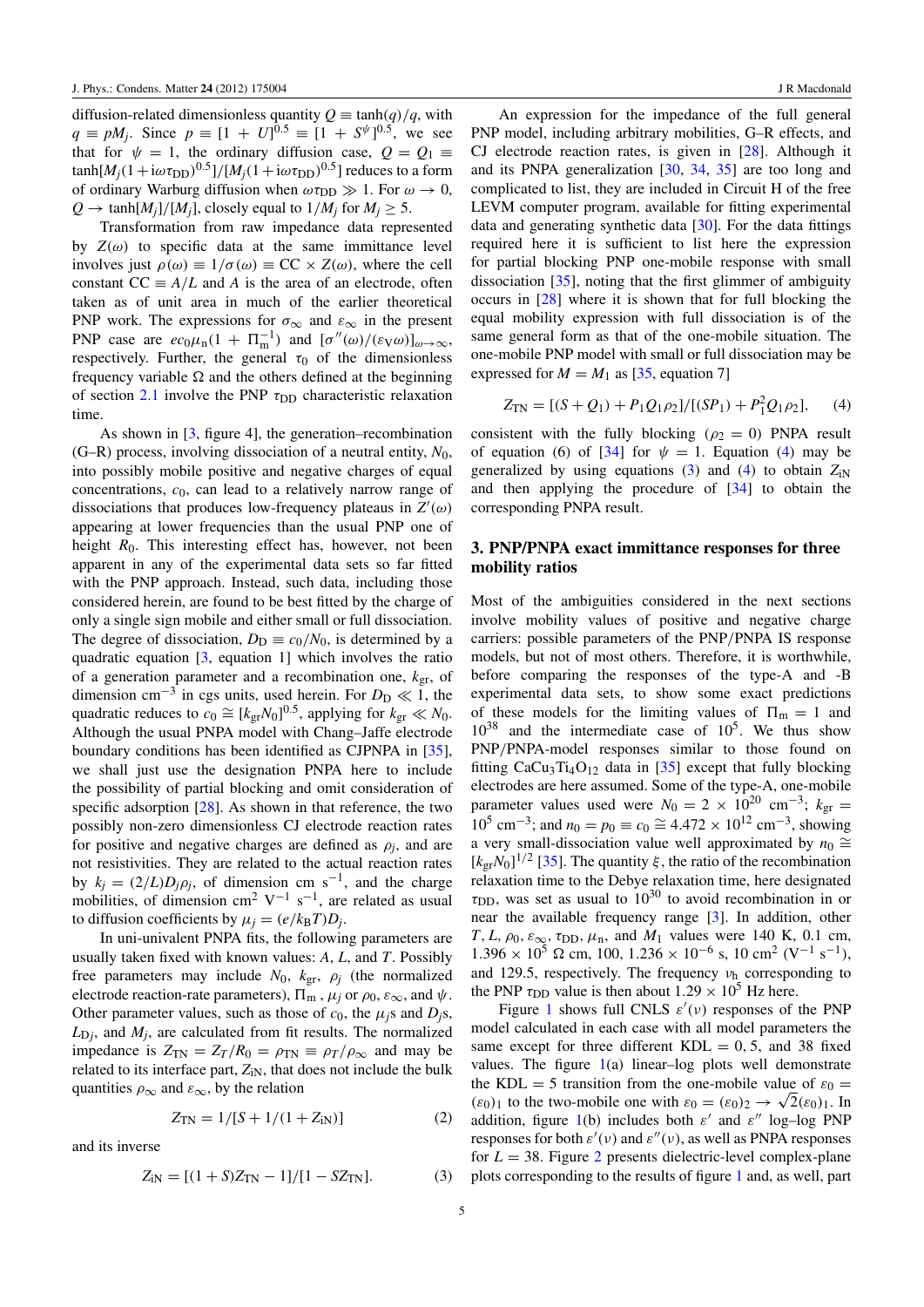<span id="page-6-0"></span>

Figure 1. Linear–log PNP-model plots of  $\varepsilon'(v)$  for the three values of KDL  $\equiv \log_{10}(\Pi_m)$ : 0 (dash–dot), 5 (short dash), and 38 (solid), here covering the mobility range from

 $\mu_{\rm n} = \mu_{\rm p} = 10 \text{ cm}^2 \text{ (V}^{-1} \text{ s}^{-1})$ , to  $\mu_{\rm n} = 10 \text{ cm}^2 \text{ (V}^{-1} \text{ s}^{-1})$ ,  $\mu_{\rm p} = 10^{-4}$  cm<sup>2</sup> (V<sup>-1</sup> s<sup>-1</sup>), and  $\mu_{\rm n} = 10$  cm<sup>2</sup> (V<sup>-1</sup> s<sup>-1</sup>) and  $\mu_{\rm p} = 10^{-37}$  cm<sup>2</sup> (V<sup>-1</sup> s<sup>-1</sup>). (b) Log-log plots of PNP  $\varepsilon'(v)$ response (left *y*-axis) and  $\varepsilon''(v)$  response (right *y*-axis), and PNPA real- and imaginary-part results for  $L = 38$  with  $\psi = 0.9$  (long dashes). Here and elsewhere  $v_n = 1$  Hz, and the arrows in part (b), and figures [3](#page-6-2) and [4](#page-7-1) show which responses are associated with the left and which with the right axis scales.

of the KDL = 38,  $\psi = 0.9$  response. This, and the KDL = 5,  $\psi = 0.9$  responses, are also shown with a different  $\varepsilon'(\nu)$ scale, at the top, to include more of their low-frequency responses, at the sacrifice of equal *x*- and *y*-axis scales, the usual choice for complex-plane plots.

Figure [3](#page-6-2) shows type-A  $\rho(\nu)$  and  $\sigma(\nu)$  exact calculated results extended to lower frequencies in order to show the beginning of the KDL =  $5\rho'(\nu)$  low-frequency plateau. It is clear that although the KDL = 0 and 38 results for  $\rho'(v)$  are identical, small differences begin to appear between the other curves at frequencies less than about  $10<sup>5</sup>$  Hz. A publication entitled 'one sign ion mobile approximation', that deals with type-B PNP mobility effects of fully dissociated positive and negative charges has recently appeared [\[41\]](#page-11-26). Its exact theoretical results are somewhat similar to those shown here, although its results are not in specific form and no dielectric responses are presented.

Reference [\[41\]](#page-11-26) shows, as expected, that the frequency,  $v<sub>h</sub>$ , at which  $Z'(v)$  or  $\rho'(v)$  begins to decrease for the two-mobile  $KDL = 0$  situation involves free diffusion and is mediated by the Debye relaxation time. In addition, it presents an expression for the frequency,  $v_1$ , at which the low-frequency plateau begins to appear for intermediate values of KDL and relates it to ambipolar diffusion, implicit in the original PNP work [\[24\]](#page-11-16), as discussed in [\[32,](#page-11-19) equation 24].

<span id="page-6-1"></span>

Figure 2. Complex-plane plot of the PNP-model responses of figure [1.](#page-6-0) In addition, the long-dashed line is that for the low-frequency part of the PNPA response with  $KDL = 38$  and  $\psi = 0.9$ . The next two lines involve the upper  $\varepsilon'$  scale. The lower-slope one on the right, for KDL = 38 and  $\psi = 0.9$ , uses very long dashes, and the middle one, for KDL = 5 and  $\psi = 0.9$ , involves a dash–dot line.

<span id="page-6-2"></span>

Figure 3. Log–log PNP-model responses with extended low-frequency ranges for the three mobility ratios with the same KDL line choices as in figure [1\(](#page-6-0)a). (a)  $\rho(v)$  response: real part, left *y*-axis; imaginary part, right *y*-axis. (b) σ (ν) response: real part, left *y*-axis; imaginary part, right *y*-axis. Here and elsewhere  $\sigma_{\rm n} = 1$  S cm<sup>-1</sup> and  $\rho_{\rm n} = 1$  Ω cm.

Finally, [\[41\]](#page-11-26) discusses the minimum and maximum values of  $-Z''(v)$  (here  $-\rho''(v)$  for the present specific data, as in figure  $3(a)$  $3(a)$ ), which often appear in log–log resistivity plots. Such minima and maxima of resistivity, conductivity, and dielectric plots are illustrated for the Davidson–Cole DCC response model in [\[3,](#page-11-2) figure 7]. For  $-Z''(v)$  response, its maximum occurs at  $v_h$ , but the minimum is defined in [\[41\]](#page-11-26) to occur at the lower frequency,  $v^*$ . In equation (46)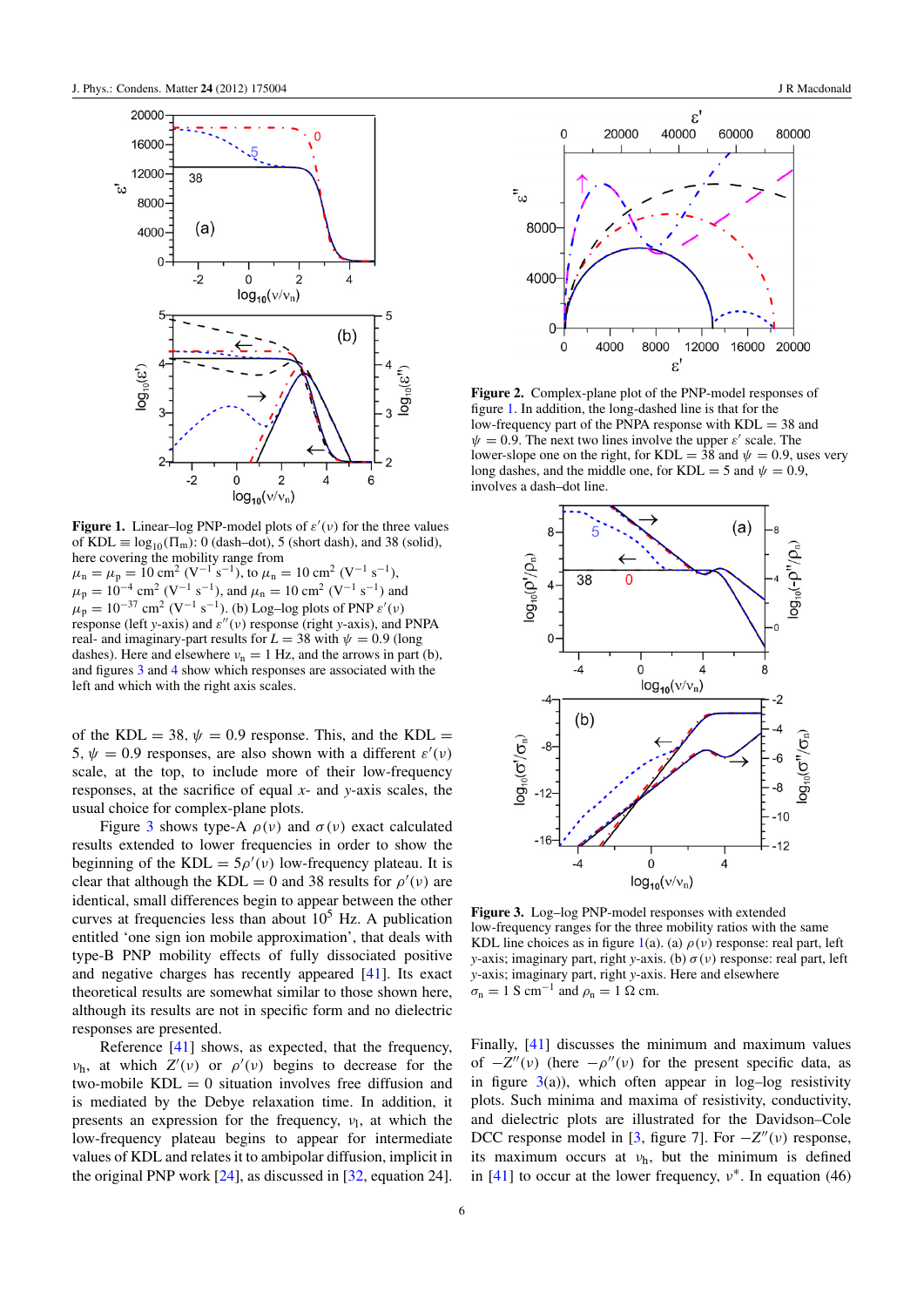<span id="page-7-2"></span>Table 1. CNLS fits with proportional weighting of the dielectric-system and conductive-system models of smectic liquid n-octylcyanobiphenol (identified as 8CB herein) at 301.6 K, and of single-crystal CaCu<sub>3</sub>Ti<sub>4</sub>O<sub>12</sub> (CCTO, identified as CC below) at 140 K, specific data sets at the  $\varepsilon(v)$  immittance level. In the heading of column 1, 'TYP' specifies either type-A intrinsic or type-B extrinsic: partly or fully dissociated conduction when appropriate. The dielectric-system models used here are DebD, DCD, and CGDebD, while the conductive-system ones are C(R · DebC), PNP, and PNPA. The composite model CGDebD involves a dielectric Debye model in parallel with a capacitance and conductance, while the C(R  $\cdot$  DebC) one consists of a conductive Debye model in series with a resistance and the combination in parallel with a capacitance. Percentage values are listed for the goodness-of-fit parameters, *S<sub>F</sub>* (the relative standard deviation of the fit residuals), and  $P_F$  (the rms value of the relative standard deviations of the free parameters of a fit, PDRMS). All parameter values shown are free except those marked 'F' for fixed, and those marked 'C', calculated from other fit parameter values. The PNP/PNPA one-mobile, KDL = 38 models used for CNLS fitting with the LEVMW program involve either  $\rho_{\infty}$  or  $\mu_{\rm n}$  free, but not both simultaneously. The symbols and values enclosed in braces are alternates to ones without enclosure. All units are in cgs here; thus the units of  $\rho_{\infty}$  and  $\rho_{\rm D}$  are  $\Omega$  cm.

| #/TYP/MAT/<br><b>MODEL</b> | $S_{\rm F}/P_{\rm F}$<br>$(\%)$ | $\varepsilon_{\infty}$<br>L | $\Delta \varepsilon$<br>$\varepsilon_0$ | $10^8 \tau_{\text{DD}}$ | $\psi$       | $10^{-4} \rho_{\infty}$<br>$\{\rho_2\}$ | $k_{\rm gr}$<br>$\{10^{-7} \rho_D\}$ | $N_0$<br>c <sub>0</sub>  | $\mu_{\rm n}$ | $\mu_{\rm p}$            | KDL<br>$M_1$ |
|----------------------------|---------------------------------|-----------------------------|-----------------------------------------|-------------------------|--------------|-----------------------------------------|--------------------------------------|--------------------------|---------------|--------------------------|--------------|
| 1/B/8CB/                   | 2.52                            | 3.29                        | 10.84                                   | 5.02C                   | 1F           |                                         |                                      |                          |               |                          |              |
| DebD                       | 0.50                            | 0.01F                       | 14.13C                                  |                         |              |                                         |                                      |                          |               |                          |              |
| 2/B/8CB/DCD                | 1.47                            | 3.19                        | 10.85                                   | 5.42C                   | 0.943        |                                         |                                      |                          |               |                          |              |
|                            | 0.46                            |                             | 0.01F 14.03C                            |                         |              |                                         |                                      |                          |               |                          |              |
| 3/B/8CB/C(R                | 1.84                            | $3.29 -$                    |                                         | 6145C                   | 1F           | 5.18                                    |                                      |                          |               |                          |              |
| $DebC$ )                   | 7.88                            | $0.01F -$                   |                                         |                         |              |                                         | ${6.47}$                             |                          |               |                          |              |
| 4/B/8CB/                   | 2.11                            | 3.26                        | 10.79C                                  | 1.37C                   | 1 F          | 4.73                                    | $10^{35}F$                           | $3.51 \times 10^{10}$    | 3762C         |                          | 38F          |
| <b>PNP</b>                 | 0.52                            |                             | $0.01F$ 14.05C                          |                         |              |                                         |                                      | $3.51 \times 10^{10}$ C  |               |                          | 4.33C        |
| 5/B/8CB/                   | 1.23                            | 3.25                        | 10.71C                                  | 1.34C                   | 0.995        | 4.65                                    | $10^{35}$ F                          | $3.37 \times 10^{10}$    | 3978C         |                          | 38F          |
| <b>PNPA</b>                | 0.31                            |                             | $0.01F$ 13.96C                          |                         |              |                                         |                                      | $3.37 \times 10^{10}$ C  |               |                          | 4.25C        |
| 6/A/CC/PNP                 | 1.86                            | 417                         | $1.92 \times 10^{5}$ C                  | 4.82C                   | 1F           | 0.1305                                  | $2.59 \times 10^{6}$                 | $1.48 \times 10^{22}$ F  | 24C           |                          | 38F          |
|                            | 28.7                            |                             | $0.11F$ 1.93 $\times$ 10 <sup>5</sup>   |                         |              | ${0.0341}$                              |                                      | $1.96 \times 10^{14}$ C  |               | $\overline{\phantom{m}}$ | 461C         |
| 7/A/CC/PNPA                | 1.67                            | 174                         | $7.72 \times 10^{4}$ C                  | 2.01C                   | 0.909        | 0.1304                                  | $3.90 \times 10^{5}$                 | $1.458 \times 10^{22}$ F | 63C           | $\overline{\phantom{0}}$ | 38F          |
|                            | 5.18                            |                             | $0.11F$ 7.74 $\times$ 10 <sup>4</sup> C |                         |              | ${0.0324}$                              | $\overline{\phantom{m}}$             | $7.59 \times 10^{13}$ C  |               |                          | 445C         |
| 8/A/CC/                    | $10^{-8}$                       | 174                         | $7.24 \times 10^4$                      | 864C                    | $\mathbf{1}$ | $4.160*$                                |                                      |                          |               |                          |              |
| <b>CGDebDEx</b>            | $10^{-7}$                       |                             | $0.11F$ 7.26 $\times$ 10 <sup>4</sup> C |                         |              |                                         |                                      |                          |               |                          |              |

of [\[42\]](#page-11-27), an interesting and novel expression connecting these two frequencies is presented. It may be re-interpreted and rewritten in the present notation as  $v_h/v^* = \sqrt{M_j}$ , and should, in fact, apply to the corresponding maxima and minima that appear in the resistivity, conductivity, and dielectric responses for appropriate conductive-system models such as the DCC and the PNP. Using the LEVM program to generate many exact data points around the minima and maxima regions for PNP data involving a specific  $M_1$  or  $M_2$  value, one may calculate very accurate values of the above ratio. The maximum disappears for *M* of the order of 10 or smaller, but one finds that its value calculated from the above expression is about 14% too small for  $M = 25$  and about 7% too small for  $M = 129.4$ . Evidently, the equation is asymptotically more and more appropriate for larger values of *M*. It should, nevertheless, be of some value as one way of estimating *M* from experimental data, since for usual data where often  $100 < M < 1000$  the above ratio is unlikely to lead to estimates direct from the data of better than 5% or so.

Figure [4](#page-7-1) presents IS data for the two different materials that are used in the subsequent demonstrations of ambiguities that may arise in the fitting of frequency response data to models. The CCTO material is a single-crystal solid with gold-sputtered electrodes and 23 data points. The results of its type-A, 140 K PNPA data fits are discussed in [\[35\]](#page-11-8). In contrast, we also fit 47-point, type-B n-octylcyanobiphenol (8CB) data at 301.6 K. It is a member of the cyanobiphenyl family and gold-plated electrodes were used [\[38\]](#page-11-21). The electrode separations of the two materials were 0.11 cm for the first and 0.01 cm for the second. Their fit parameter values

<span id="page-7-1"></span>

Figure 4. Log–log experimental data responses for (a)  $\sigma(v)$  and (b)  $\varepsilon(\nu)$ . Type-A 140 K CCTO response on the left using the left *y*-axis, and type-B 301.6 K 8CB response on the right using the right *y*-axis. Real parts: solid lines, imaginary parts: dashed lines.

<span id="page-7-0"></span>are listed in the tables in the following sections, and the best fits were sufficiently accurate that the data and fit values are virtually indistinguishable in the log–log plots of figure [4.](#page-7-1)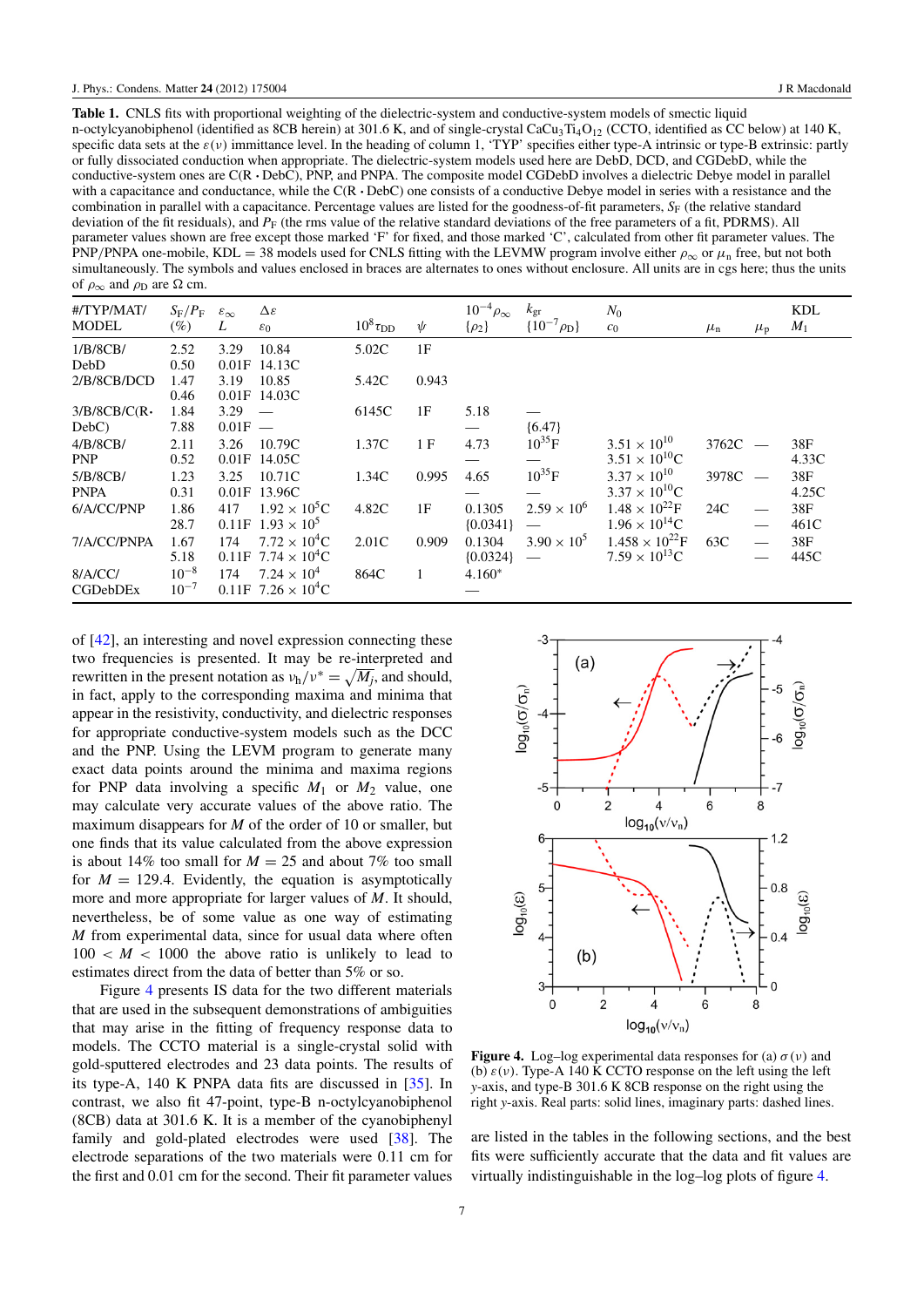#### 4. The Maxwell ambiguity (#1) (table [1\)](#page-7-2)

We start with obvious or well-known ambiguities and progress to less familiar or new ones. Since the ambiguities considered are present both for fully blocking and for partial blocking of mobile charges at the electrodes, we consider here data sets involving both possibilities. Ambiguity #1 demonstrates the well-known fact that external measurements do not allow discrimination between conduction and displacement current effects [\[2,](#page-11-1) [3\]](#page-11-2). It is therefore designated as the displacement–conduction or dielectric–conduction ambiguity (DCA). All ambiguities discussed here are symmetrical, so  $DCA = CDA$ .

Comparison of the 8CB dielectric-model results in row 2 of table [1](#page-7-2) with those of the one-mobile PNPA conductive-system fit of row 5 shows that their fits are not only comparable but excellent. Here the important fit quality factors,  $S_F$  and  $P_F$ , whose values are listed in tables [1](#page-7-2) and [2,](#page-9-0) are defined in the caption of table [1.](#page-7-2) For the 8CB data set it was not possible to find meaningful estimates of  $N_0$  and the highly correlated generation–recombination parameter,  $k_{\text{gr}}$ , when both were free, so  $k_{\text{gr}}$  was fixed at a very large value to ensure no recombination in the time scale of the experiment, leading to a small estimate for  $N_0$  and to full dissociation, type-B behavior. This choice is further discussed in section [5.](#page-8-0)

We see that changing from the dielectric Debye model of row 1 to the Davidson–Cole DCD one of row 2 improves the fit appreciably, suggesting the presence of some fractal effects in the dielectric dispersion [\[16\]](#page-11-15). Similarly, the change from ordinary diffusion in the PNP results of row 4 to the anomalous diffusion PNPA behavior of row 5 also leads to an appreciably better fit, even though the value of the  $\psi$ parameter of the latter remains very close to unity. Finally, the large  $P_F \equiv$  PDRMS value for the conductive-system composite Debye fit of row 3, primarily involving the uncertain DebC parameter estimates, demonstrates that the PNP and PNPA models are far more appropriate here than is the DebC one. Although the present fits of the 8CB data well demonstrate the Maxwell or dielectric–conductive-model ambiguity (DCA), the extremely high mobility estimates found from the conductive-system-model fits suggest the unlikely presence of itinerant highly mobile electronic charges that are nevertheless fully blocked at the electrodes. Thus, without a plausible explanation for the presence of such charges, the ambiguity must be resolved in favor of pure dielectric dispersion, as in rows 1 and 2, and consonant with the original experimental analysis of the 8CB data [\[38\]](#page-11-21).

Rows 6–8 show one-mobile fit results for the CCTO data set. This is a challenging but interesting set because it involves partial blocking of charges at the electrodes, appreciable anomalous diffusion, and high-frequency response so limited that no approach to an  $\varepsilon_{\infty}$  value is evident in figure [4.](#page-7-1) It is of type-A character, and  $N_0$  is here fixed at the known intrinsic material value estimated and discussed in [\[35\]](#page-11-8). Although again the PNPA fit is much superior to the PNP one, the limited data range leads to an appreciably larger value of PDRMS even for the PNPA fit. Further, for all the PNP and

PNPA results shown in the table, even for the PNPA one of row 7 involving the dimensionless reaction-rate parameter,  $\rho_2$ (whose values are shown in rows 6 and 7), the  $\Delta \varepsilon$  and  $\varepsilon_0$ values all apply to those arising from the PNP model with full blocking of charges at the electrode. Therefore, although the  $M_1$  $M_1$  results listed in table 1 were calculated as usual from  $L/2L_{D1}$ , they were also here equal to the  $\varepsilon_0/\varepsilon_{\infty}$  ratio value [\[35\]](#page-11-8).

Finally, to investigate the possibility of mobile charges of both signs, all PNP and PNPA fits were carried out with different fixed values of KDL, with *k*gr free or with both free. Worse fits were found for  $0 < KDL < 10$ , and those greater than 10 were identical to those with 38. See section [5](#page-8-0) for analysis of the two-mobile, equal mobility situations with KDL = 0. In the table, mobility values less than  $10^{-15}$  are taken as zero and omitted, as is also the case for all the  $\mu_{p}$ ones here for  $KDL = 38$ .

It was not found possible to obtain an adequate dielectric-model fit of even exact, extended range data calculated from the parameters of row 7, primarily because of its appreciable anomalous diffusion resulting in the continuously increasing  $\varepsilon(\nu)$  at low frequencies, as shown in figure [4\(](#page-7-1)b). Therefore, the row 7 parameters with  $\psi$  fixed at unity were used with its original limited frequency range to generate exact PNP data. It could be fitted exactly with the composite dielectric DebD model of row 8. Its  $\rho_{\infty}$  value is marked with an asterisk to indicate that this fit value is actually the inverse of the free parallel  $\sigma_{\rm P}$  parameter designated by G in the model name. Again, the Maxwell DC ambiguity is fully confirmed, but this time it is clear that CCT0 involves electronic conduction with charge mobility much too high to arise from mobile ions [\[35\]](#page-11-8), and the observed dispersion involves anomalous charge diffusion and not dipolar dielectric dispersion.

#### <span id="page-8-0"></span>5. Additional ambiguities (table [2\)](#page-9-0)

We consider here the remaining five ambiguities. They are of the following character: given a good or perfect fit of an experimental or exact data set, change and fix the value of one parameter of the model and then fit it with that one parameter fixed but with a few or all of the other originally free ones again free. Ambiguity is evidenced if the resulting fit is sufficiently comparable to the original one that it is then impossible to make a plausible choice between them based on such fit results. In a recent paper dealing with statistical errors, the authors said 'What seem like natural calculations are stymied by the impracticability, in real life, of changing one variable while leaving all other variables constant' [\[42\]](#page-11-27). This is, however, essentially the situation exemplified by the results of figure [3](#page-6-2) where three different values of KDL were used to compare the resulting changes in exact PNPA-model responses. Here, however, we deal with restricted real-life situations where a single fit parameter of a given model is changed from its original value and fixed at a different value, and then the same data set is again fitted with the same model. If the fit quality is identical to or practically indistinguishable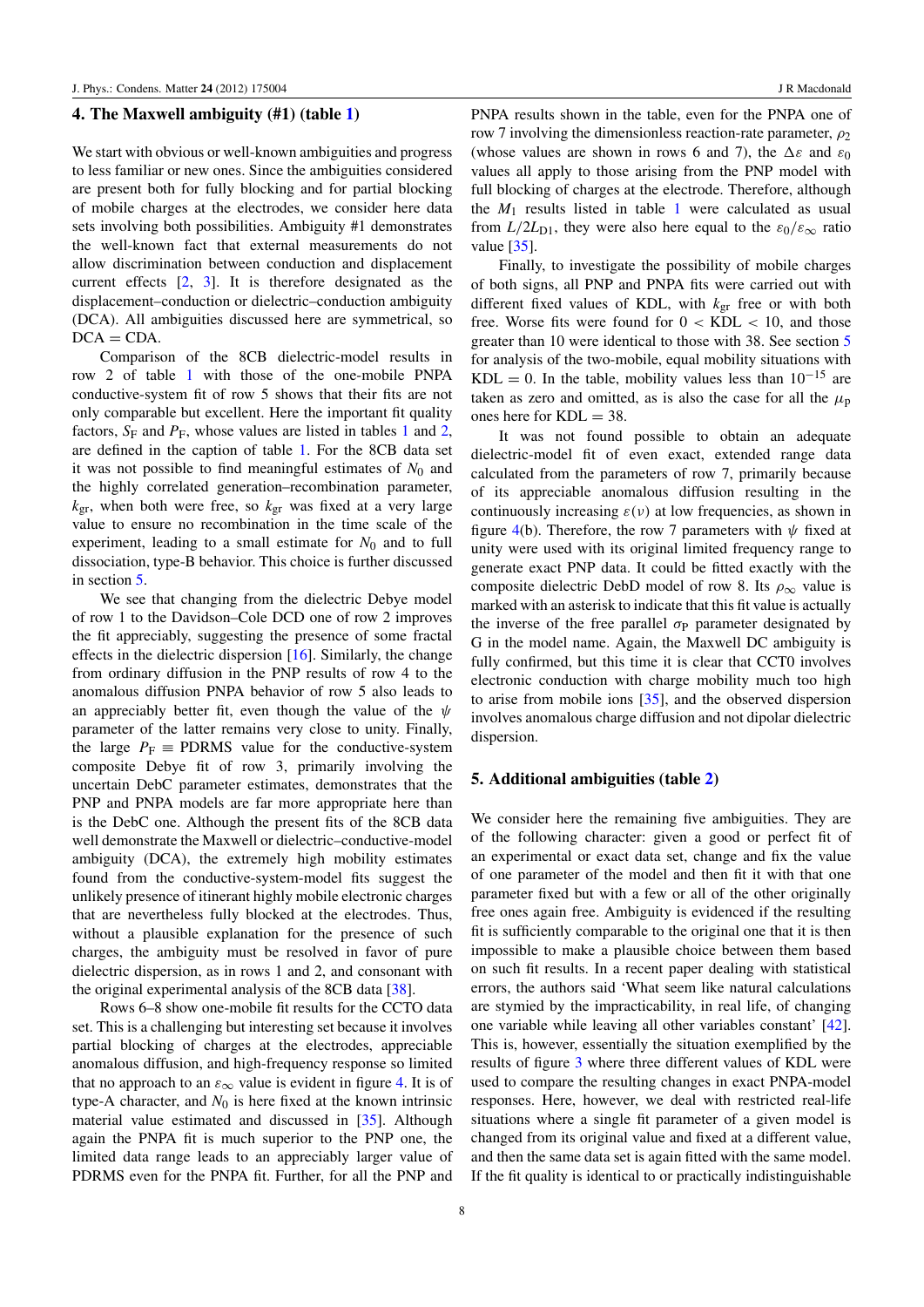<span id="page-9-0"></span>Table 2. CNLS fits with proportional weighting of conductive-system PNPA models of single-crystal CaCu<sub>3</sub>Ti<sub>4</sub>O<sub>12</sub> (CCTO, identified as CC below) at 140 K, specific data sets at the  $\varepsilon(\nu)$  immittance level; compare table [1,](#page-7-2) row 7, one-mobile results. In the heading of column 1, '#' designates the ambiguity number; 'TYP' here specifies type-A intrinsic or type-B extrinsic: partly or fully dissociated conduction; and the ambiguity designations are explained in the text. The other items are the same as in the heading of table [1.](#page-7-2) In rows 4a, 5a, and 6a only two parameters are free and they are shown in boldface.

| #/TYP/MAT/<br>MODEL/ambiguity $S_F/P_F \varepsilon_{\infty}$<br>designation        | (%)                                                | L                                            | Δε<br>$\varepsilon_0$                                                                                                                                       | $10^8 \tau_{DD}$ $\psi$ |                                   | $10^{-4} \rho_{\infty}$<br>$\rho_2$             | $k_{\rm gr}$                                                             | $N_0$<br>c <sub>0</sub>                                                                                                                                        | $\mu_{\rm n}$     | $\mu_{\rm p}$                                      | <b>KDL</b><br>$M_1$                    |
|------------------------------------------------------------------------------------|----------------------------------------------------|----------------------------------------------|-------------------------------------------------------------------------------------------------------------------------------------------------------------|-------------------------|-----------------------------------|-------------------------------------------------|--------------------------------------------------------------------------|----------------------------------------------------------------------------------------------------------------------------------------------------------------|-------------------|----------------------------------------------------|----------------------------------------|
| 2/A/CC/PNPA/<br><b>CSSA</b><br>3/B/CC/PNPA/ABA 1.67                                | 1.67<br>5.18<br>3.59                               | 174<br>0.11F<br>174<br>0.11F                 | $7.72 \times 10^{4}$ C<br>$7.74 \times 10^{4}$ C<br>$7.72 \times 10^{4}$ C<br>$7.74 \times 10^{4}$ C                                                        | 2.01C<br>2.01C          | 0.909<br>0.909                    | 0.1304<br>0.0324<br>0.1304<br>0.0324            | $3.90 \times 10^{5}$<br>$10^{35}$ F                                      | $1.48 \times 10^{22}$ F<br>$7.59 \times 10^{1}$ 3C<br>$7.59 \times 10^{13}$<br>$7.59 \times 10^{13}$ C                                                         | 63C               | 63C                                                | $-38F$<br>445C<br>38F<br>445C          |
| 4a/A/CC/PNPA/<br>12LA<br>4b/A/CC/PNPA/<br>12LA<br>4c/A/CC/<br>PNP/12LA Ex          | 4.05<br>1.08<br>2.11<br>2.67<br>$10^{-8}$<br>0.001 | 174F<br>0.074<br>225<br>0.079<br>174         | $7.38 \times 10^{4}C$<br>$7.39 \times 10^{4}$ C<br>$7.72 \times 10^{4}$ C<br>$7.74 \times 10^{4}$ C<br>$7.72 \times 10^{4}$ C<br>0.078 $7.74 \times 10^4$ C | 2.01F<br>2.62<br>2.01C  | 0.909F<br>0.924<br>$\overline{1}$ | 0.1304F<br>0.0660<br>0.1312<br>0.0675<br>0.1304 | $3.90 \times 10^5$ F<br>$3.90 \times 10^{5}$ F<br>$3.90 \times 10^{5}$ F | $1.48 \times 10^{22}$ F<br>$7.59 \times 10^{13}$ C<br>$1.48 \times 10^{22}$ F<br>$7.59 \times 10^{13}$ C<br>$1.48 \times 10^{22}$ F<br>$7.59 \times 10^{13}$ C |                   | 31.5C 31.5C 0F<br>31.3C 31.3C OF<br>31.5C 31.5C OF | 426C<br>396C<br>445C                   |
| 5a/A/CC/PNPA/<br>12kgA<br>5b/A/CC/PNPA/<br>12kgA<br>5c/A/CC/PNP/<br>12kgA Ex       | 4.05<br>2.52<br>2.11<br>5.21<br>$10^{-8}$<br>0.001 | 174F<br>0.11F<br>225<br>0.11F<br>174<br>0.11 | $7.38 \times 10^{4}C$<br>$7.39 \times 10^{4}$ C<br>$8.91 \times 10^{4}$ C<br>$8.93 \times 10^{4}$ C<br>$7.72 \times 10^{4}C$<br>$7.74 \times 10^{4}$ C      | 2.01F<br>2.62<br>2.01C  | 0.909F<br>0.924<br>$\overline{1}$ | 0.1304F<br>0.0660<br>0.1312<br>0.0675<br>0.1304 | $8.12 \times 10^{4}$<br>$1.03 \times 10^{5}$<br>$9.74 \times 10^{4}$     | $1.48 \times 10^{22}$ F<br>$3.47 \times 10^{13}$ C<br>$1.48 \times 10^{22}$ F<br>$3.90 \times 10^{13}$ C<br>$1.48 \times 10^{22}$ F<br>$3.80 \times 10^{13}$ C | 69C<br>61C<br>63C | 69C<br>61C<br>63C                                  | 0F<br>426C<br>0F<br>396C<br>0F<br>445C |
| 6a/A/CC/PNPA/<br>12N0 A<br>6b/A/CC/PNPA/12<br>NO A<br>6c/A/CC/PNP/<br>$12N_0$ A Ex | 4.05<br>2.52<br>2.11<br>5.21<br>$10^{-8}$<br>0.001 | 174F<br>0.11F<br>225<br>0.11F<br>174<br>0.11 | $7.38 \times 10^{4}C$<br>$7.39 \times 10^{4}$ C<br>$8.91 \times 10^{4}$ C<br>$8.93 \times 10^{4}C$<br>$7.72 \times 10^{4}C$<br>$7.74 \times 10^{4}$ C       | 2.01F<br>2.62<br>2.01C  | 0.909F<br>0.924<br>$\overline{1}$ | 0.1304F<br>0.0660<br>0.1312<br>0.0675<br>0.1304 | $3.90 \times 10^{5}$ F<br>$3.90 \times 10^5$ F<br>$3.90 \times 10^{5}$   | $3.08 \times 10^{21}$<br>$3.47 \times 10^{13}$ C<br>$3.91 \times 10^{21}$<br>$3.90 \times 10^{13}$ C<br>$3.70 \times 10^{21}$<br>$3.80 \times 10^{13}$ C       | 69C<br>61C<br>63C | 69C<br>61C<br>63C                                  | 0F<br>426C<br>0F<br>396C<br>0F<br>445C |

from that of the original, then the model is ambiguous for that parameter.

We illustrate the following ambiguities primarily using the one-mobile, row 7, CCTO PNPA fit of table [1.](#page-7-2) Therefore, the fit results in table [2,](#page-9-0) involving different mobility situations, should be compared to that one. Ambiguity #2 just summarizes the charge-sign symmetry (CSSA) of most if not all IS models. With  $KDL = -38$  (shown in boldface) rather than the 38 of row 7 we see that the  $\mu$ <sub>n</sub> and  $\mu$ <sub>p</sub> values are just reversed. Thus, the fit results are the same for KDL positive or negative, whether the charge of one sign has a higher mobility and the other one a lower mobility or exactly vice versa. The matter is, of course, moot when  $KDL = 0$ and thus  $\Pi_m = 1$ . When the mobilities are different, external information is necessary to help decide which charge type is which. But fits with  $\Pi_m < 1$  are unnecessary because of charge-sign symmetry when  $\Pi_z = 1$ .

Ambiguity #3 is that between type-A and type-B intrinsic–extrinsic models and may be designated as ABA. When *k*gr is fixed at a very large value (shown in boldface in table [2\)](#page-9-0), the resulting fit with  $N_0$  taken free leads, for both it and  $c_0$ , to the same small  $c_0$  value as that in row 7 but here a full-dissociation one, as well as the same or better fit quality values. Thus one also needs external information about the material involved to resolve this ambiguity [\[35\]](#page-11-8). When the above process is carried out in reverse, however, beginning with the table [1,](#page-7-2) row 5 8CB fit results, one finds that, starting with any fixed value of  $N_0 \ge c_0$  and allowing  $k_{\text{gr}}$  to be free to

vary, the resulting fit value of  $k_{\text{gr}}$  leads again to just the same estimate of *c*0. For this case, it is evidently impossible to find a unique estimate of  $N_0$ ; this is not surprising since the 8CB data are best interpreted as being of virtually pure dielectric character.

The remaining ambiguities all involve fixed two-mobile  $KDL = 0$  PNP/PNPA situations and should be compared with the one-mobile results of row 7 in table [1.](#page-7-2) Their designations are of the form 12*xA*, where *x* is the only or principal free parameter in the two-mobile fits. Although the normalized electrode reaction rates,  $\rho_1$  and  $\rho_2$ , might both be non-zero in the two-mobile case, for simplicity we set  $\rho_1 = 0$ , so positive mobile charges are then completely blocked at the electrodes. For each of the following ambiguities we show PNPA limited data fit results with minimum free parameters and also with all original parameters free except when the correlations between two parameters are  $\pm 1$  and preclude proper fits of both free together. For example, the exact data correlations between *L* and  $k_{\text{gr}}, N_0$  and  $k_{\text{gr}},$  and *L* and  $N_0$  are here  $-1, -1,$  and 1, respectively. In addition, three fit results, marked 'Ex' in the ambiguity designations of column 1, are shown for exact PNP fully blocking data extending from 10−<sup>3</sup> to 10<sup>8</sup> Hz. They show exact, ideal parameter changes produced by fixing a minimal number of parameter values. These data sets were calculated using the parameter values of row 7 of table [1](#page-7-2) except with  $\Pi_{\rm m} = 1$ ,  $\psi = 1$ , and  $\rho_2 = 0$ .

Here ambiguity #4, designated 12LA, involves *L* taken free to vary. But since the actual electrode reaction rate is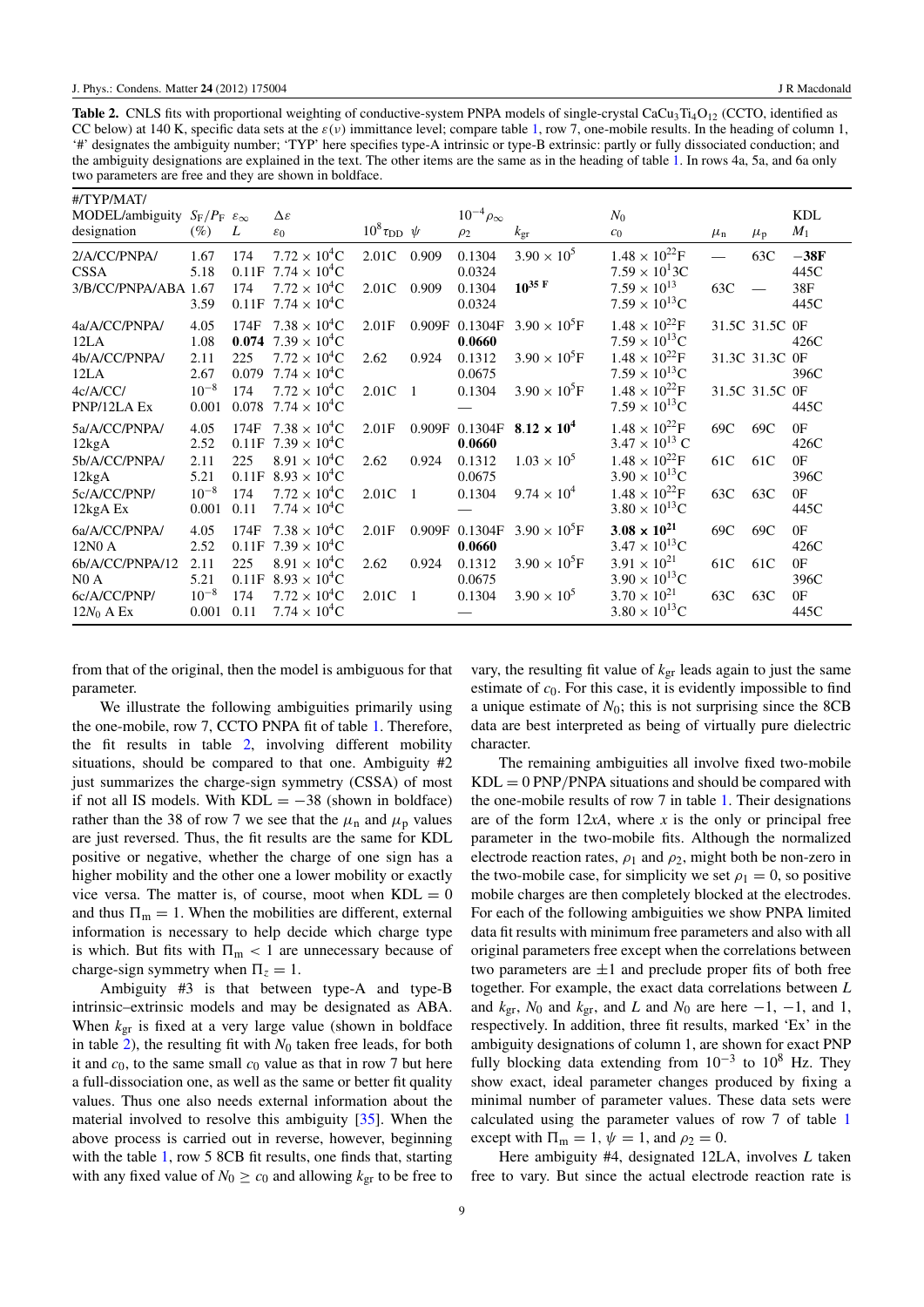$k_j = (2/L)D_j \rho_j$ , for incomplete blocking it is necessary to allow  $\rho_2$  to be free as well to avoid a change of *L* affecting *k*2, a quantity which should not depend on *L* except possibly when  $M < 3$ . The values of  $k_2$  following from those in lines 4a and 4b of table [2](#page-9-0) and line 7 of table [1](#page-7-2) are about 0.68, 0.65, and 0.45, respectively, not remarkably similar. Nevertheless, the fit quality results for these three fits well demonstrate the presence of the 12L ambiguity, and we see that the two-mobile equal mobilities are closely or exactly one-half of the one found for the one-mobile fit.

Finally, ambiguities #5 and #6 are generally more serious than #4 because there a good value of *L* is usually known, usually not the case for  $k_{\text{gr}}$  and  $N_0$ . The ambiguity #5 results are very similar to those for  $#4$  except that initially  $k_{gr}$  and  $\rho_2$ , rather than *L* and  $\rho_2$ , are free to vary, and the  $c_0$  and  $\mu_i$ values are respectively about one-half smaller and twice larger than those of  $#4$ . Here either *L* or  $N_0$  may be taken free to vary but not both at the same time. For ambiguity  $#6$  with  $N_0$ free to vary, all relevant parameters may, however, be taken simultaneously free for the PNP exact data fit. Incidentally, the values of the PDRMS fit estimates for the three PNP fits are relatively larger than might be expected for exact data, particularly because of the high correlations between the parameters mentioned above. When one or more of them are fixed, the PDRMS values then become of the order of  $10^{-8}\%$  or less. Note that when differences in the values of the two-mobile parameters from those of the one-mobile ones the two-mobile parameters from those of the one-mobile ones appear, their ratios are ideally  $\sqrt{2}$ , 2, or 4, values readily explained from expressions such as those for  $M_j$  and  $\rho_{\infty}$ .

#### 6. Summary and conclusions (table [3\)](#page-10-0)

Since an appreciable amount of the PNP work published in the 1953–88 period was evidently not well known and was independently duplicated later, brief summaries of some of the early work and of early and later data fitting using PNP and PNPA models have been included herein. To possibly help ameliorate this problem, since 2008 all the publications of the present author have been listed and made available on the website [http://jrossmacdonald.com.](http://jrossmacdonald.com)

The six ambiguities described in sections [4](#page-7-0) and [5](#page-8-0) involve experimental data of dielectric and conductive-system character. The first three are basic and of general applicability, but the remaining three apply only to situations where the concentrations of charges of both signs are equal, because of partial or full dissociation from a neutral entity, and, as well, they have exactly equal mobilities. Although this is, in principle, a real-life possibility, this mobility-equality restriction is highly unlikely, even for liquids. It should now be clear that the title of this work applies first to the three basic ambiguities and only second to the remaining three involving  $KDL = 0$  response.

Theoretical analyses that assume the presence of equal mobilities for positive and negative charges (e.g., [\[34,](#page-11-12) [39,](#page-11-22) [43\]](#page-11-28)) might seem to be of much less practical value than those that allow arbitrary values of the mobility ratio. But two-mobile ambiguities involving equal mobility values, which apply to type-B (see ambiguity #3) as well as to type-A situations, show that the results of unlikely  $KDL = 0$  theoretical

<span id="page-10-0"></span>Table 3. Except for ambiguities #s 1–3, an exact data set calculated from a one-mobile ( $\Pi_m = 10^{38}$ ) fully blocking PNP model is fitted using CNLS with proportional weighting by the same model but set for the two-mobile, equal mobility condition ( $\Pi_m = 1$ ), and the changes induced in the relevant parameters listed in column two are shown in column three. Note that all ambiguities are reversible so, for example, DCA and CDA both apply.

| A#             | Ambiguity<br>designation and<br>model fit examples<br>in rows of tables 1<br>and $2$ (Tx:RyRz) | A. Input model<br>and relevant<br>parameters                | B. Ambiguous<br>fitting results of<br>the A-model data                                  |
|----------------|------------------------------------------------------------------------------------------------|-------------------------------------------------------------|-----------------------------------------------------------------------------------------|
| $\mathbf{1}$   | <b>DCA</b><br>T1:R1R2; T1:R7R8                                                                 | Any good fitting<br>model of pure<br>dielectric<br>response | Any good<br>conductive-<br>system fitting<br>model of the<br>dielectric data<br>in A    |
| $\overline{c}$ | CSSA<br>T1:R7; T2:R2A                                                                          | PNP or PNPA<br>$\Pi_{m}$ : $\mu_{n}, \mu_{p}$               | PNP or PNPA<br>$1/\Pi_m: \mu_n \to \mu_p,$<br>and $\mu_{\rm p} \rightarrow \mu_{\rm n}$ |
| 3              | ABA<br>T1:R7; T2:R3A                                                                           | PNP or PNPA<br>$k_{\rm gr} \ll N_0$ and<br>$N_0 \gg c_0$    | PNP or PNPA<br>$k_{\rm gr} \gg N_0$ and<br>$N_0 = c_0$                                  |
| 4              | 12 <sub>L</sub> A<br>T1:R7:<br>T2:R4aA4bA4cA                                                   | PNP $\Pi_{\rm m} = 10^{38}$<br>$L, \mu_n$                   | PNP $\Pi_m = 1$<br>$L/\sqrt{2}$ , $\mu_{\rm n}/2$                                       |
| 5              | $12k_{\rm gr}A$<br>T1:R7<br>T2:R5aA5bA5cA                                                      | PNP $\Pi_{\rm m} = 10^{38}$<br>$k_{\rm gr}, c_0$            | PNP $\Pi_m = 1$<br>$k_{\rm gr} / 4$ , $c_0 / 2$                                         |
| 6              | $12N_0A$ T1:R7;<br>T2:R6aA6bA6cA                                                               | PNP $\Pi_{\rm m} = 10^{38}$<br>$N_0$ , $c_0$                | PNP $\Pi_m = 1$<br>$N_0/4, c_0/2$                                                       |

and experimental approaches may be re-interpreted as representing actual one-mobile situations, with the assumed or estimated  $KDL = 0$  model parameters readily changed, using the results of the more likely one-mobile case. Further, the present results imply that, even for PNP and PNPA ambiguous  $KDL \gg 1$  and  $KDL = 0$  theoretical and experimental results, it is always sufficient to assume KDL  $\gg$  1 rather than KDL  $\ll$ 1. When PNP/PNPA fits of experimental data with  $\Pi_{\rm m}$  free to vary lead to intermediate values of KDL greater than zero and less than large values such as 20, however, one may again still need to rely on external knowledge of the experimental situation and possibly results of different experiments to resolve any remaining ambiguities.

A summary of all six ambiguities is provided in table [3,](#page-10-0) where their ideal parameter changes are illustrated by fits of exact PNP data extending from 10<sup>-3</sup> to 10<sup>8</sup> Hz. These ideal values may be compared to the approximate ones of table [2](#page-9-0) found by fitting actual experimental data; see the examples listed in column 2 of table [3.](#page-10-0) In column 3 a model is identified, along with those of its parameters relevant to the ambiguity considered and taken free to vary in fits of its data. Finally, for ambiguities 4–6 column 4 shows the resulting changes in the free parameters on fitting the data of the model in column 3 with the  $KDL = 0$  two-mobile restriction.

## Acknowledgments

It is a pleasure to thank Professor Jan Jadzyn and Drs Jolanta Swiergiel and Peter Lunkenheimer for providing ´